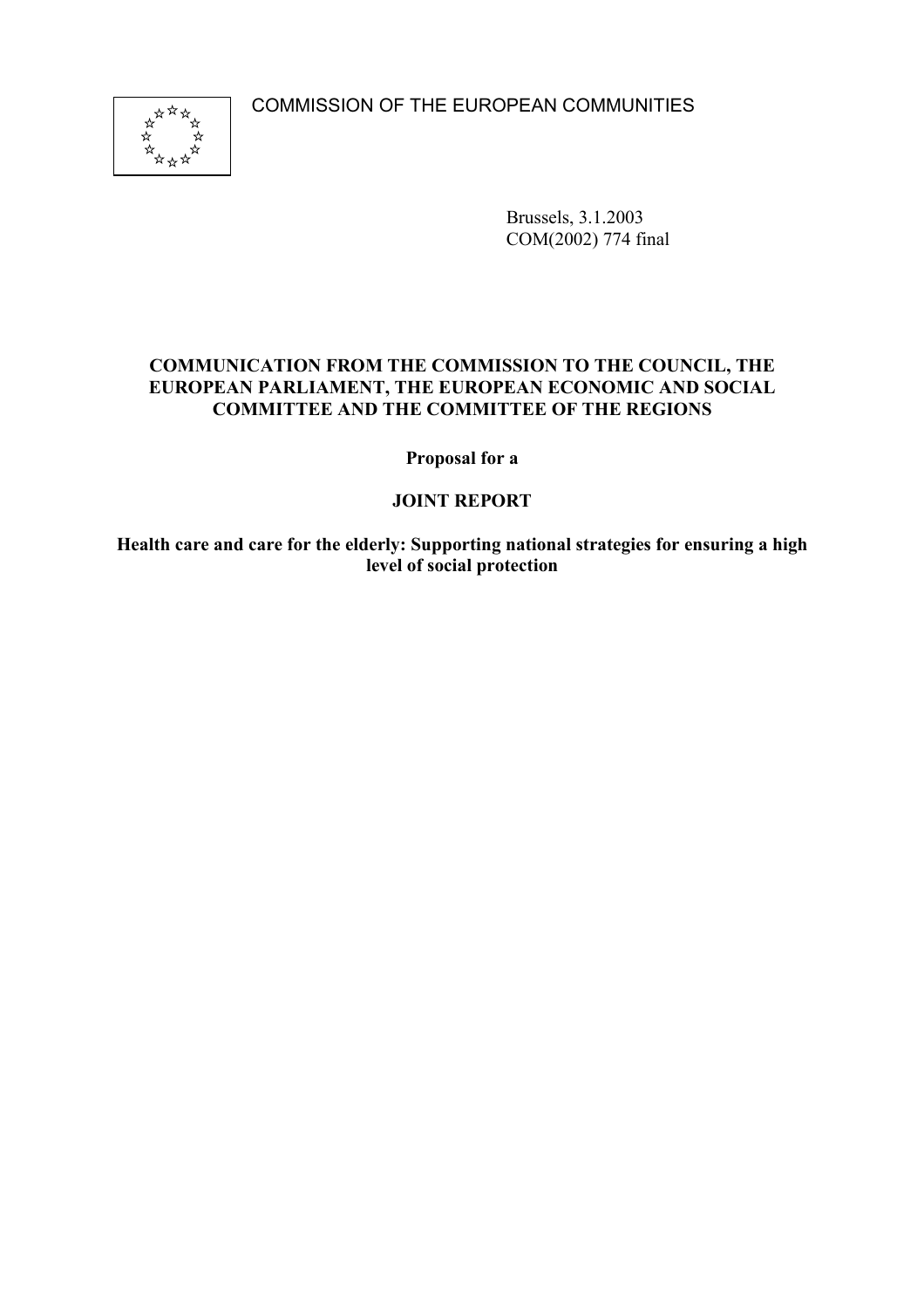# **COMMUNICATION FROM THE COMMISSION TO THE COUNCIL, THE EUROPEAN PARLIAMENT, THE EUROPEAN ECONOMIC AND SOCIAL COMMITTEE AND THE COMMITTEE OF THE REGIONS**

#### **Proposal for a**

#### **JOINT REPORT**

## **Health care and care for the elderly: Supporting national strategies for ensuring a high level of social protection**

#### **1. INTRODUCTION**

Social protection systems not only provide cash benefits to replace earned income in the event of unemployment, sickness, invalidity or retirement, or for people without sufficient resources. They also enable people to obtain appropriate medical and longterm care services, the costs of which often exceed the financial resources of a patient and his or her family. A communication issued by the Commission in 1999 on "A Concerted Strategy for Modernising Social Protection"<sup>1</sup> consequently identified **ensuring high quality and sustainable health care** as one of the key issues for closer co-operation among the Member States.

This initiative was endorsed by the Lisbon European Council of March 2000, which stressed that social protection systems need to be reformed, *inter alia* in order to be able to continue to provide quality health services. In June 2001, the Gothenburg European Council, in its consideration of what is needed to meet the challenges of an ageing society, asked the Council, in conformity with the open method of coordination, to prepare an initial report for the Spring 2002 European Council on orientations in the field of health care and care for the elderly. This report was based on a Commission Communication of December 20012 which examined the demographic, technological and financial trends that may represent challenges to our future ability to maintain high levels of social protection in this field. The Communication concluded that health care and long-term care systems in the European Union face the challenge of ensuring at the same time the three objectives of:

- Access for all regardless of income or wealth.
- A high level of quality of care.
- Financial sustainability of care systems.

These three broad goals were endorsed by the Council in an initial orientation report on health care and care for the elderly to the Barcelona European Council which also stressed that all health systems in the EU are based on the principles of solidarity, equity and universality. The Barcelona European Council invited **the Commission and the Council to examine more thoroughly the questions of access, quality**

 $\overline{a}$ 

<sup>&</sup>lt;sup>1</sup> COM(1999) 347 final<br><sup>2</sup> COM(2001) 723 final: The future of health care and care for the elderly: guaranteeing accessibility, quality and financial viability.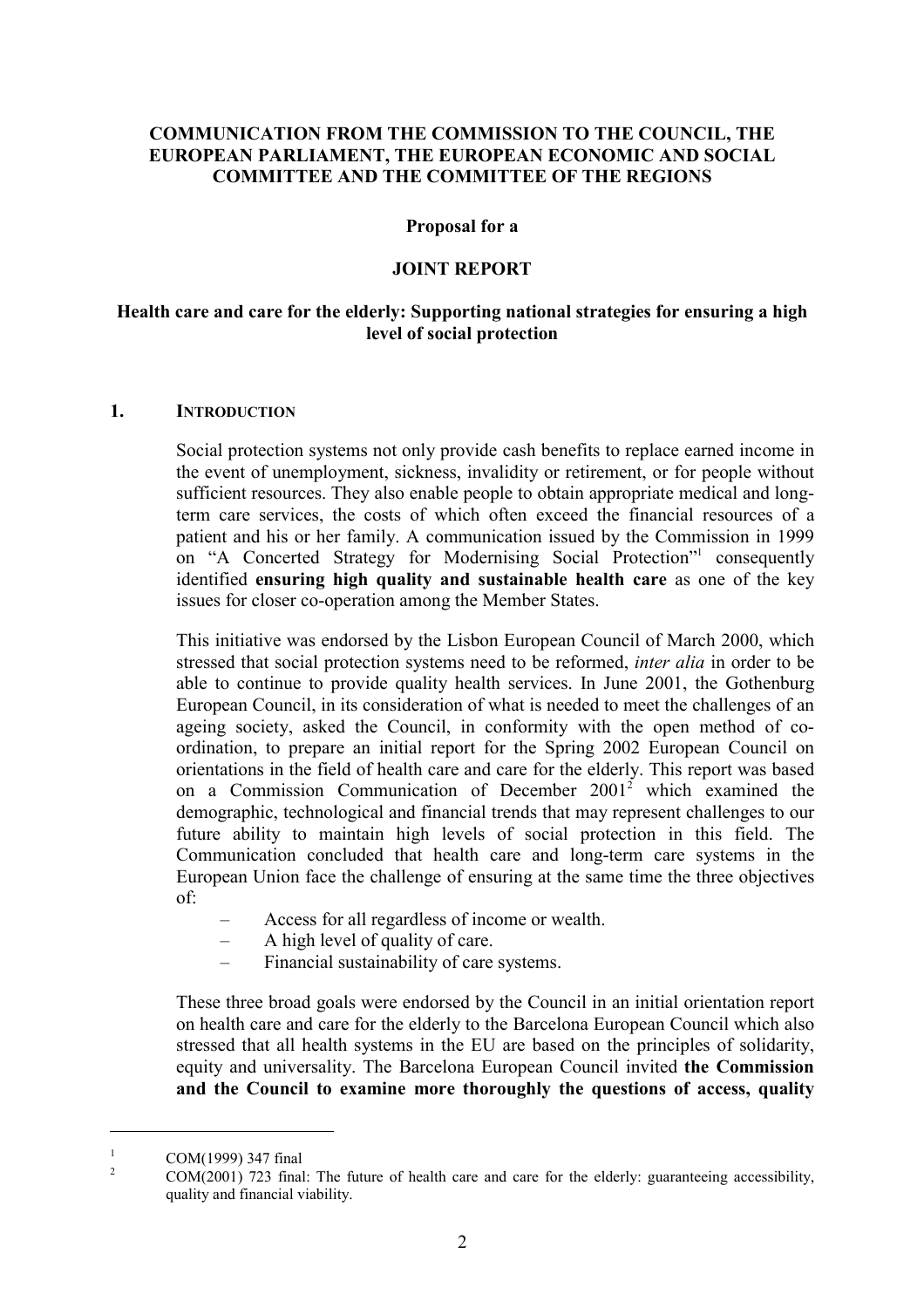**and financial sustainability.** For this purpose**,** a questionnaire was submitted to the Member States. This report draws the main conclusions from the analysis of the Member States' responses and proposes future steps. A more detailed synthesis of the national replies to the questionnaire will be presented in a Commission staff working paper.

#### **2. COMMON CHALLENGES AND ISSUES**

Our future ability to maintain a high level of social protection for those in need of health and long-term care is influenced by societal and technological developments and will, in the future, be particularly driven by population ageing. These developments were identified in the Communication of December 2001.

(1) New technologies and treatments

New technologies, treatments and techniques offer enormous opportunities for improving and expanding health care. However, integrating new technologies and treatments into health care systems nonetheless poses an important challenge. On the one hand, they can reduce the costs of treating certain diseases, but they can also raise expenditure if they allow the treatment of conditions not previously possible. Progress in medical technologies and treatments appears to have been a major driver of rising costs over the past decades. It is impossible to predict what the aggregate impact of technological progress on future health care expenditure will be. A more systematic assessment of health interventions, treatments and technologies could help improve decision making, *inter alia* to ensure that increased expenditure goes only to genuine technological advances and that opportunities for savings are not missed. Such assessment is crucial for the three goals of access, quality and sustainability.

(2) Improved well-being and patient information

The cost of providing health and long-term care tends to rise as individuals and society becomes richer. The reasons behind this are not very clear and are likely to include a mix of demand and supply-side factors. One aspect of this reflects the positive development that people are better educated and have more direct access to information about medical treatments and the quality of care. As a result, they become more demanding vis-à-vis professional care providers and institutions that finance access to care. Under current approaches to the provision of health care, increased consumer awareness is likely to continue to be a factor that increases costs in the future.

It also seems clear that the future demand for long-term care will increase due to a combination of economic and social factors. The increased labour market participation of women; higher levels of geographical mobility; a lower ratio of working age people to frail elderly and changes in family structure such as divorce may limit the extent to which traditional in-family care is possible.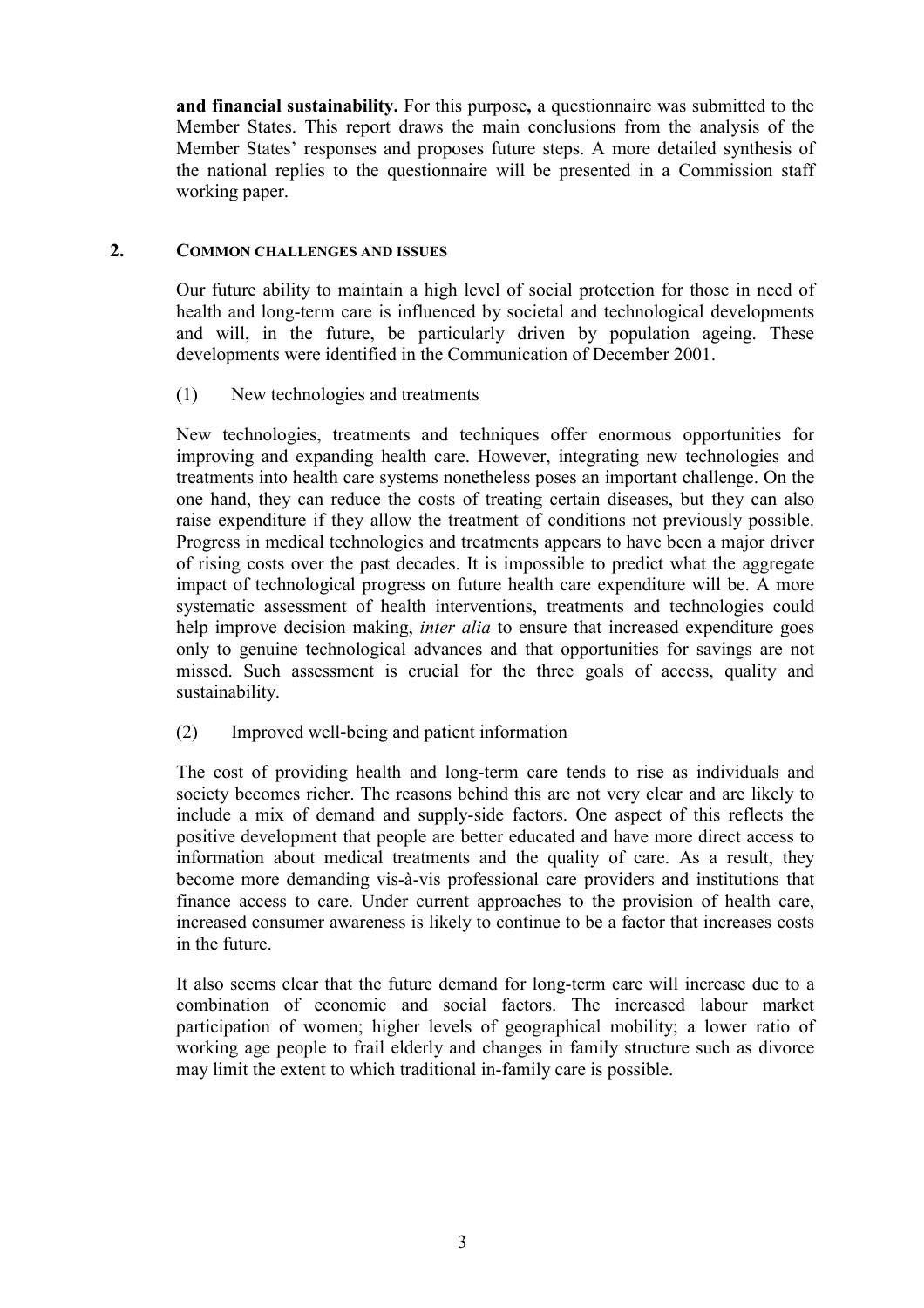# (3) Demographic ageing

The fact that greater numbers of people are living longer is a huge achievement for our societies and our health systems. Life expectancy has risen much in the last fifty years, and will continue to do so also in the coming decades. However, demographic changes will also pose new challenges for our health and long-term care systems.

As a result of low birth rates and increasing life expectancy, Europe's population has been ageing progressively. In addition, large cohorts born in the 1950s and 60s will reach old age in the next 10 to 15 years. Thus the number of elderly people will rise sharply over the coming decades. One projection is that the number of people aged 65 and over in EU15 will increase from 61 millions in 2000 to some 103 millions in 2050. The number of those aged 80 and over is projected to increase from almost 14 millions in 2000 to some 38 millions in 2050. At the same time the working age population is projected to decrease significantly. (See annex 1, graphs 1a, 1b and 1c). These projections by Eurostat are based on specific assumptions, concerning e.g. the fertility rate. There are alternative projections, using different assumptions, and thus yielding different sizes of for instance the working age population groups.

In terms of the impact on health and long-term care systems, the main effect of demographic ageing will be related to the increase in the numbers of elderly persons demanding care in the coming decades. This is because in general elderly persons require more health care than prime age individuals due to a higher incidence of severe illness. The age profiles of public expenditure on health and long-term care show that spending is significantly higher for the older than for the younger age groups (see graphs 2a and 2b). Health-care systems will also have to adapt to the different pattern of illness linked to the change in the age-profile of patients – agerelated diseases are likely to become more prevalent. For long-term care, the demands of the elderly for care, i.e. help in performing the tasks of daily living, are often more related to disability or the frailty characteristic of old age, than to morbidity.

For health care, however, the scale of this increased demand is likely to be mitigated by improvements in the health status of elderly persons, in continuation of the trend which has accompanied increases in life expectancy in recent decades. Some theories suggest that this is because severe illness requiring intensive health interventions only tends to affect persons at the end of their lives, and as lives are being extended, this need for intensive health is also postponed. For long-term care, there are also grounds for optimism: in countries where data is available, such as the US, it suggests that disability rates among elderly people are declining over time, although this is not necessarily related to a lengthening of life spans. On the other hand, irrespective of increases in life expectancy, very old persons tend to be frail and in need of long-term care.

Ageing will also lead to a need for health and social services to adapt to changing patterns of illness (rise in chronic diseases) and client structures. Systems should also give a new importance to the objective of enabling older people to live active, healthy and independent lives further into old age. An emphasis on preventive strategies including healthier nutrition and physical and mental activity is needed, starting with the lifestyles of the young and the middle-aged.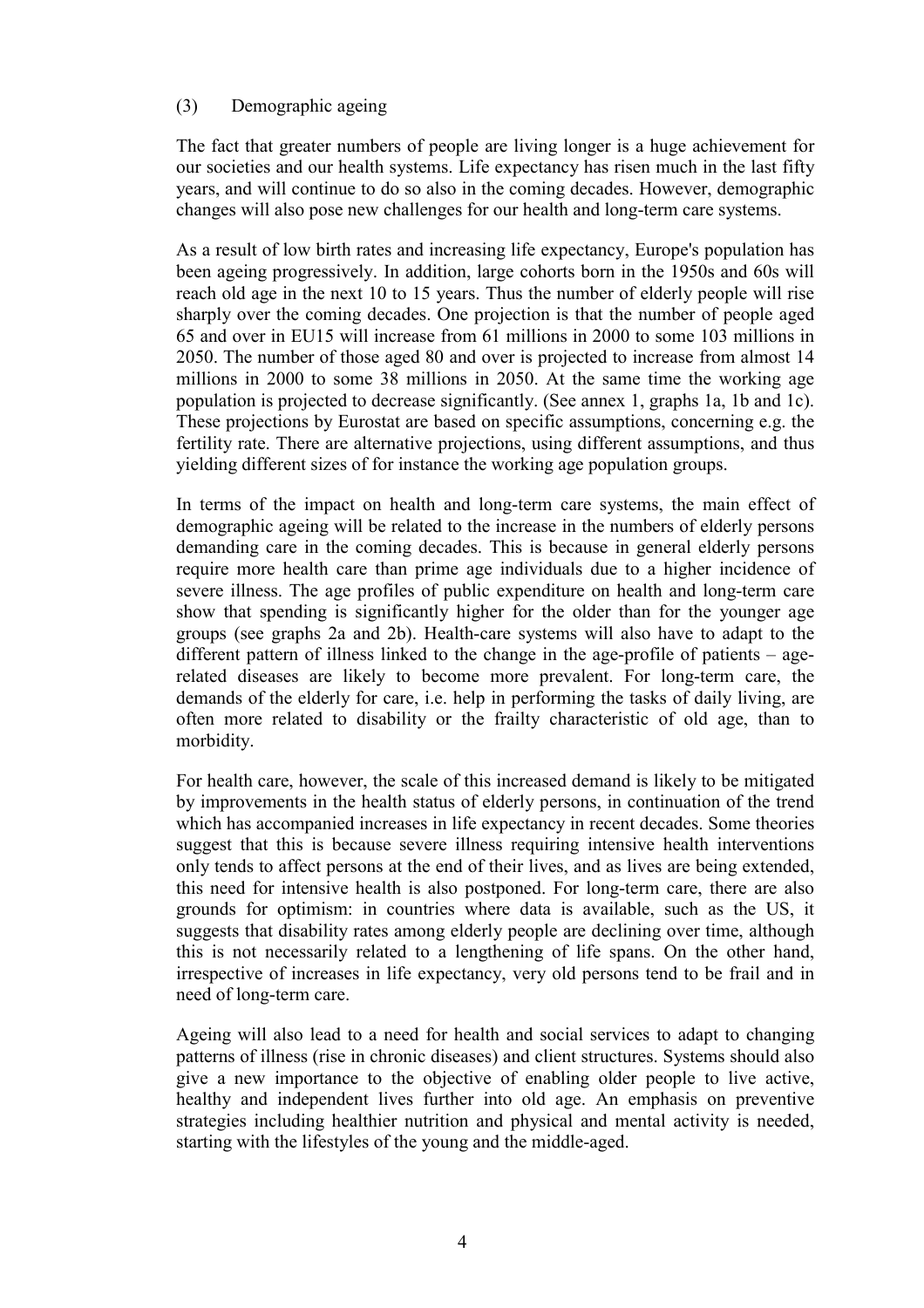# **Coping with these challenges: policy responsibilities**

The organisation and funding of health care systems remains a matter of national competence and it will be a task for the Member States to adapt their very diverse systems to the common challenges identified above. However, several other Community policies have a bearing on national social protection systems for health and long-term care:

- National policies have to comply with the rules of the **Internal Market,** including competition rules and the principles of free movement of persons, of goods and of services. The jurisprudence of the European Court of Justice<sup>3</sup>, acknowledges the responsibility of Member States for organising their social protection systems, but any restrictions to the freedoms of the Internal Market must be duly justified<sup>4</sup>. A high-level reflection group is currently being established to examine the issues arising from increased patient mobility and greater interaction between health systems.
- In accordance with Article 152 of the Treaty on **Public Health**, the EU seeks to ensure a high level of human health. The Commission communication on the "health strategy of the European Community"<sup>5</sup> emphasised that health services must meet the population's needs and concerns, in a context characterised by the challenge of ageing and the growth of new medical techniques, as well as the more international dimension of health care (contagious diseases, environmental health, increased mobility of persons, services and goods).
- The EU also monitors the long-term **sustainability of public finances**. Since health care accounts for a large proportion of public spending, this sector is vital for the implementation of the recommendations laid down in the Broad Economic Policy Guidelines and the Stability and Convergence Programmes.

Thus at present, the three goals of access, quality and sustainability are considered as aspects in the above policy areas in a rather fragmented way at EU level. From the point of view of the co-operative exchange on the modernisation of social protection it is important to look at them in an integrated way. Access to care services of poor quality is not desirable; access without financial sustainability is not feasible; and ensuring that only treatments of proven quality receive public funding is an important way of securing financial sustainability.

# **3. MEMBER STATES' POLICY RESPONSES TO THE COMMON CHALLENGES**

In response to the conclusions of the Barcelona European Council, the Social Protection Committee, in co-operation with the Economic Policy Committee, submitted a questionnaire to the Member States with a view to gathering information on the ways in which the three objectives identified in the orientation report – access, quality and sustainability – are addressed by Member States.

 $\overline{a}$ 

<sup>&</sup>lt;sup>3</sup> Judgements of 7 February 1984, Duphar and others C-238/82, ECR p 523, point 16; of 17 June 1997, Sodemare and others C-70/95, ECR p.I-3395, point 27; and of 28 April 1998, Kohll, C-158/96, ECR

p.I-1931 point 17<br>
Cases C-157/99 (Smits/Peerbooms) and C-368/98 (Vanbraeckel)<br>
COM(2000) 285 final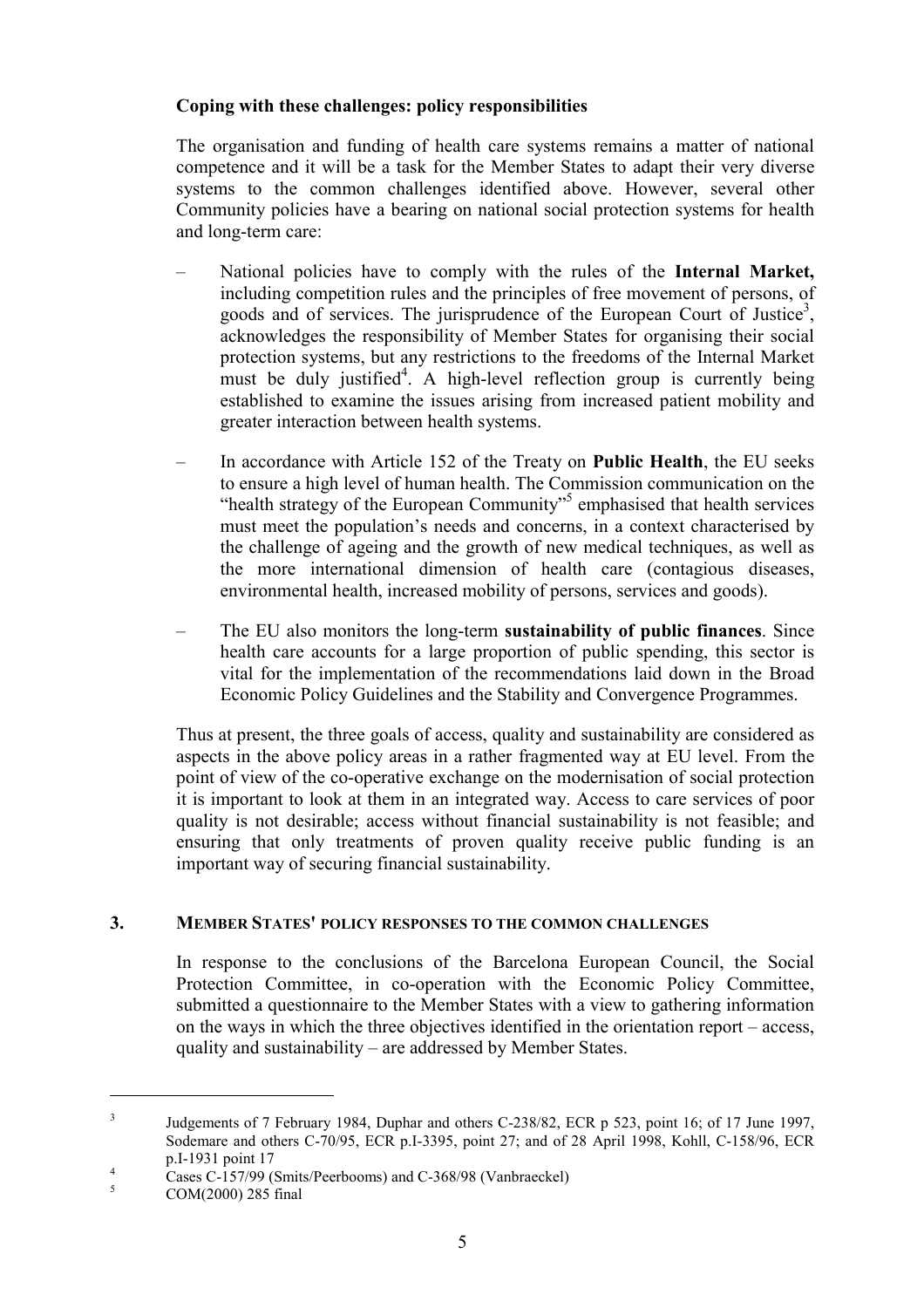This section synthesises the main issues and policy approaches that can be identified in the Member States' replies to the questionnaire. A more detailed analysis will be presented in a separate Commission staff working paper.

#### **3.1. Access to health care**

#### **Mechanisms for guaranteeing access**

All Member States offer universal, or almost universal, rights to health care for persons residing in their territory. Member States fall into two broad groups in terms of how systems are funded and in terms of how people become entitled to healthcare. One group of systems is financed through tax revenues, with entitlement based either on citizenship or residence criteria. A second group can trace their origins to occupational health insurance systems for employees and their families, where the primary method of financing is via social insurance contributions levied on earnings. In practice, the difference between the two approaches has become less significant as the employment-based systems have often been gradually extended to cover the whole population, and with insurance contributions playing a reduced role for funding in favour of tax revenue.

The essentially universal rights to health care across the EU means that the vast majority of the population is covered; the extent of coverage varies. Where the system is based on labour market participation there can, for example, be a difference in the way that systems treat different occupational groups, e.g. between employees and the self-employed; however, these differences are being reduced. More fundamentally, all systems limit the extent to which they cover the full cost of treatments or in their coverage of different types of treatment. Thus, the share of overall health expenditure borne by households amounts to some  $20 - 30$  % in most Member States.

As a result of rising health costs, Member States have tended to increase the level of costs borne by patients, either directly through introducing charges or co-payments for services, or indirectly through reducing the range of services covered. Thus, some countries have established a list of eligible treatments and fixed the terms of fees and/or reimbursements. Others define eligibility criteria according to the "basic" levels of health care needed, or they leave it to the patient to pay for the care required with subsequent reimbursement. In several countries patients are charged a fixed amount for various health services, while in other countries they must pay any difference between the price of a service or product and the corresponding fixed or variable rate of reimbursement. The rates of reimbursement may vary according to type of service (list of eligible services), or according to purchaser (e.g. income level, annual health expenditure, and age). Complementary private insurance may cover such contributions. The role of co-payments in the context of the sustainability of systems is addressed further in section 3.5.

The fact that systems demand some financial participation creates the risk that vulnerable groups may not be able to afford such charges and may thus not be able or willing to access appropriate healthcare. The issue was discussed in the Joint Report on Social Inclusion agreed at Laeken in December 2001 and features again as a fundamental policy concern in the replies of several Member States who tend to have provisions which ensure that people facing particularly high health costs will have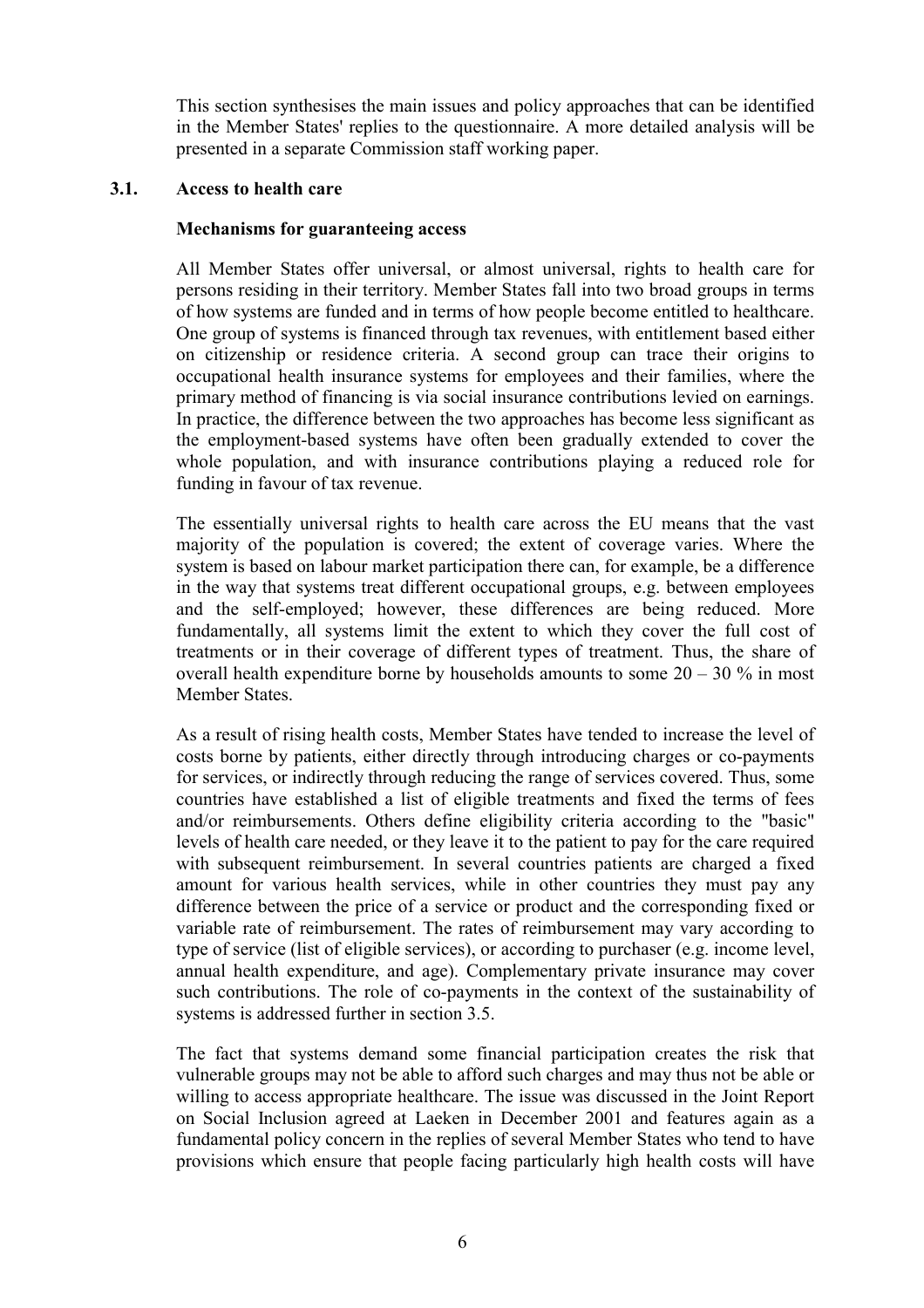their total contribution capped or that people on low incomes will pay a lower share of the treatment cost.

Thus all Member States in one form or another refer to the solidarity features of their systems which aim both to ensure that poor health does not lead to impoverishment and that low income does not diminish people's access to healthcare. There is also acknowledgement of a further dimension to health inequalities in the clear evidence that people in vulnerable groups are likely to lead less healthy lifestyles.

Some countries target elderly people as a group at risk of not sufficiently accessing health care and preventive care. This can take the form of specific provisions to ensure that healthcare does not become unaffordable or measures to ensure that older people take up medical services in a way which reflects their need for such services. Some countries encourage regular housecalls to older people by health professionals. This aspect is of particular relevance for ensuring a good co-ordination of health care and long-term care for the elderly.

The national replies say little about some other potential dimensions of inequality in access, such as regional inequalities. In response to the question whether access to new treatments gives rise to inequalities, they report no particular inequalities, while acknowledging that managing access to such treatments does pose an important, ongoing and, in the light of the rapid pace of technological development, everincreasing management challenge in the context of controlling costs.

# **Systems for monitoring and evaluation**

Several Member States have established or proposed various indicators to monitor access. Such indicators may be based on measures of supply, e.g. number of nights spent in hospital; numbers of particular interventions; rehabilitation by population categories. These are aimed at measuring efficiency, delivery or performance gaps. There are waiting lists for various treatments in many countries, but their extent differs considerably depending on the system. Countries with insurance-based health care seem to have fewer problems with waiting lists.

# **Challenges**

The demographic and epidemiological trends represent major challenges to the existing health care systems. Systems need to be continuously adapted in order to respond to the envisaged demand for care and to take account of technological and medical progress. Other important challenges are:

- review the range of new treatments and medicines provided or reimbursed;
- shorten waiting times for non-acute hospital care;
- establish more and new types of health care services which cater to the particular patterns of illness linked to ageing, and which could help to maintain the independence of the elderly;
- develop preventive strategies aimed at enabling older people to live active, healthy and independent lives further into old age;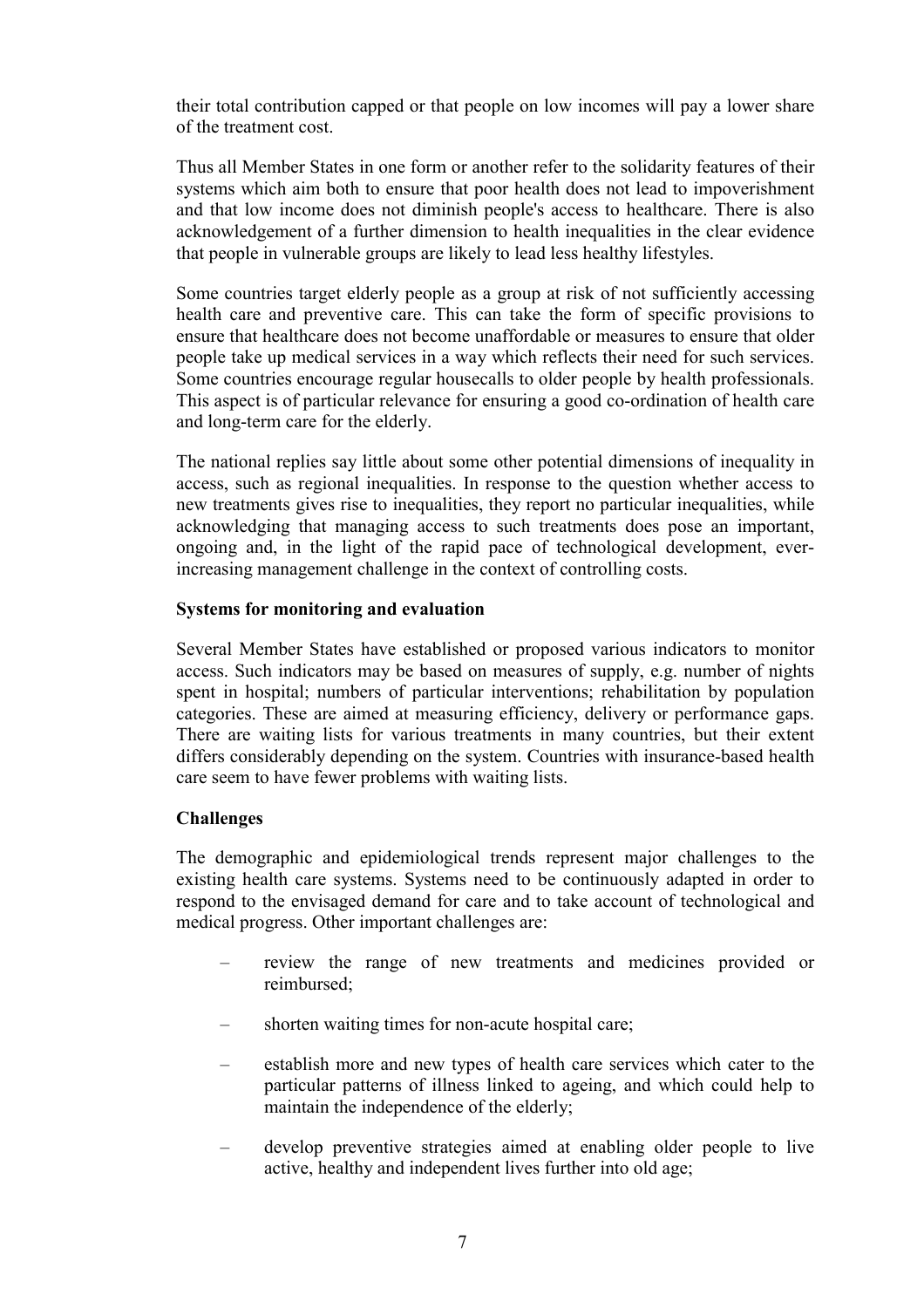– ensure the availability of sufficient and appropriately trained medical staff.

# **Planned policy changes**

Member States outline the following priorities:

- Improve access for certain categories of the population (self employed, elderly, people on low income);
- Improve the speed of access (reduce waiting times);
- Address distribution of appropriate health care services across the country (urban/rural areas, prosperous/poor regions).
- Improve the recruitment and training of qualified staff (physicians, nurses and other staff) in view of the ageing of existing staff, difficult working conditions and emerging staff shortages.

In relation to the particular health needs of older people the following issues are cited:

- The need to provide alternative geriatric or post-acute facilities for rehabilitation outside hospitals in order to free up space in hospitals and to enable active and independent living for the elderly as far as possible.
- The establishment or re-activation of local health centres in order to facilitate access to care and, through a multidisciplinary approach, to appropriate treatment.

In general, Member States acknowledge that the ageing of the population will pose new problems and challenges if they are to maintain the type of general and comprehensive forms of access to healthcare to which citizens have become accustomed. Nevertheless, several Member States express a determination that this very basic objective of systems should be maintained, even in the face of increasing costs, while others refer to the fact that they are proposing further refinements and improvements to their access mechanisms. Thus Member States are likely in future to have to place a greater emphasis on policies to increase cost-efficiency and effectiveness as discussed in section 3.5.

#### **3.2. Access to long term care**

Unlike health care, the need for long-term care is only now being recognised as a major social risk that needs to be covered by social protection systems. Long-term care consists of assistance to persons who are unable to live autonomously and are therefore dependent on the help of others in their everyday lives. Their needs for assistance can range from facilitating mobility, shopping, preparing meals and other household tasks to washing and feeding in the most extreme cases. Providing such long-term care does not necessarily require medical skills. This type of care is therefore often left to relatives, usually spouses and descendants who continue to be the main providers of long-term care.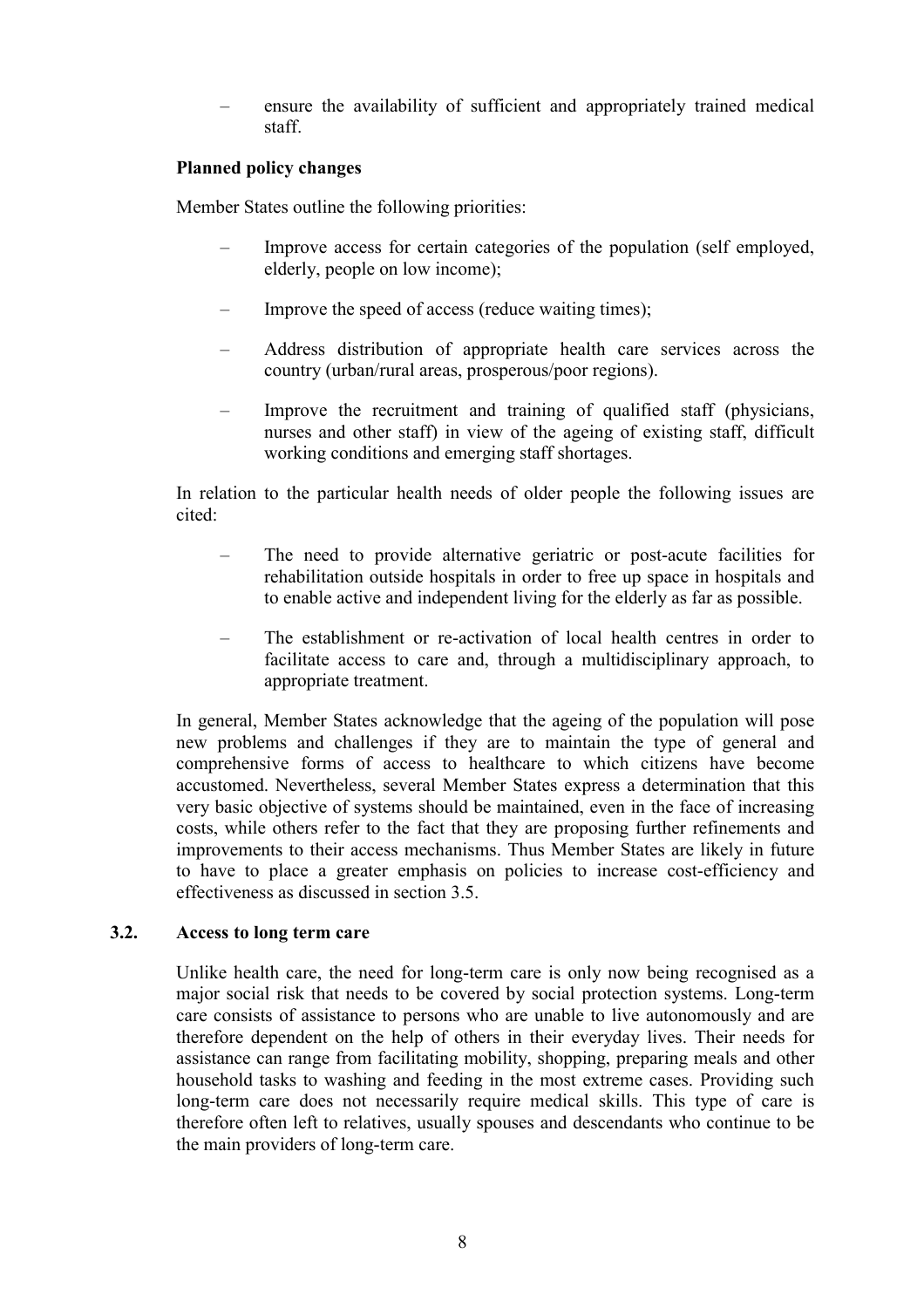For reasons presented in section 2(2) above, relatives can no longer be expected to provide care to the same extent as they used to. An increasing number of frail elderly people therefore depend on professional carers who may deliver their care services in the dependent person's home or in specialised institutions. The cost of long-term care, just like medical care, very often exceeds the current income of the person in need of care and may rapidly consume any wealth of this person. Thus the need for long-term care is a major social risk and there is clearly a need for social protection mechanisms.

Such social protection mechanisms take very different forms in the Member States. In some countries, families remain responsible for providing care or financing it. Public support, in the form of social assistance, through social services or a placement in a care institution will only be available if there is no such family support. After the death of the dependent person the cost of publicly supported care may be recouped from the estate of the deceased person. This is the most basic form of social protection, which requires families to bear most of the risk of long-term care and only intervenes if families are no longer able to provide care. In other countries, no legal obligations for descendants vis-à-vis their elderly parents exist, but the risk may still be borne mainly by individuals who have to pay for their care needs from their income and wealth.

More and more countries are moving towards a broader sharing of risks. This can be achieved through the direct provision of care services at home or in institutions or through insurance mechanisms. Such public provision is usually the responsibility of local authorities, often in partnership with non-profit organisations. The alternative approach to risk sharing is an insurance system. In some cases, long-term care needs are covered by statutory health insurance schemes; some countries recently introduced long-term care insurance as a new branch of their social protection system. The financing of direct provision of care services is typically through taxation, whereas insurance-based systems tend to be financed through social insurance contributions. However, at least one country uses inheritance taxes as a source of funding; this appears justified insofar as mutualising the cost of long-term care also avoids descendants having to forego a significant proportion of their inheritance.

Long-term care can be provided in different ways. Apart from family support, professional care can be delivered at home, in day-care centres, in special long-term care institutions or in hospitals. Social protection mechanisms will affect the way of providing care. If more support is available for long-term care institutions than for care at home, then it is likely that more people will live in institutions.

Some Member States have tried to make their social protection mechanisms neutral with regard to the way in which care is provided. This requires in particular offering support for informal carers. People in need of care can be given the choice between benefits in kind or a cash grant that can be used for family carers. Informal care may also be encouraged through tax advantages, pension and social insurance entitlements for care givers, training, a right to leave from one's employment to care for a relative, the provision of substitute carers during rest periods for the care giver and the provision of day-care centres so that carers can be relieved. The rights and duties of informal carers may even be defined in contracts. Support for informal carers has the advantage of being cost-effective (the allowances paid to informal care givers are typically lower than the cost of professional carers) and of allowing care to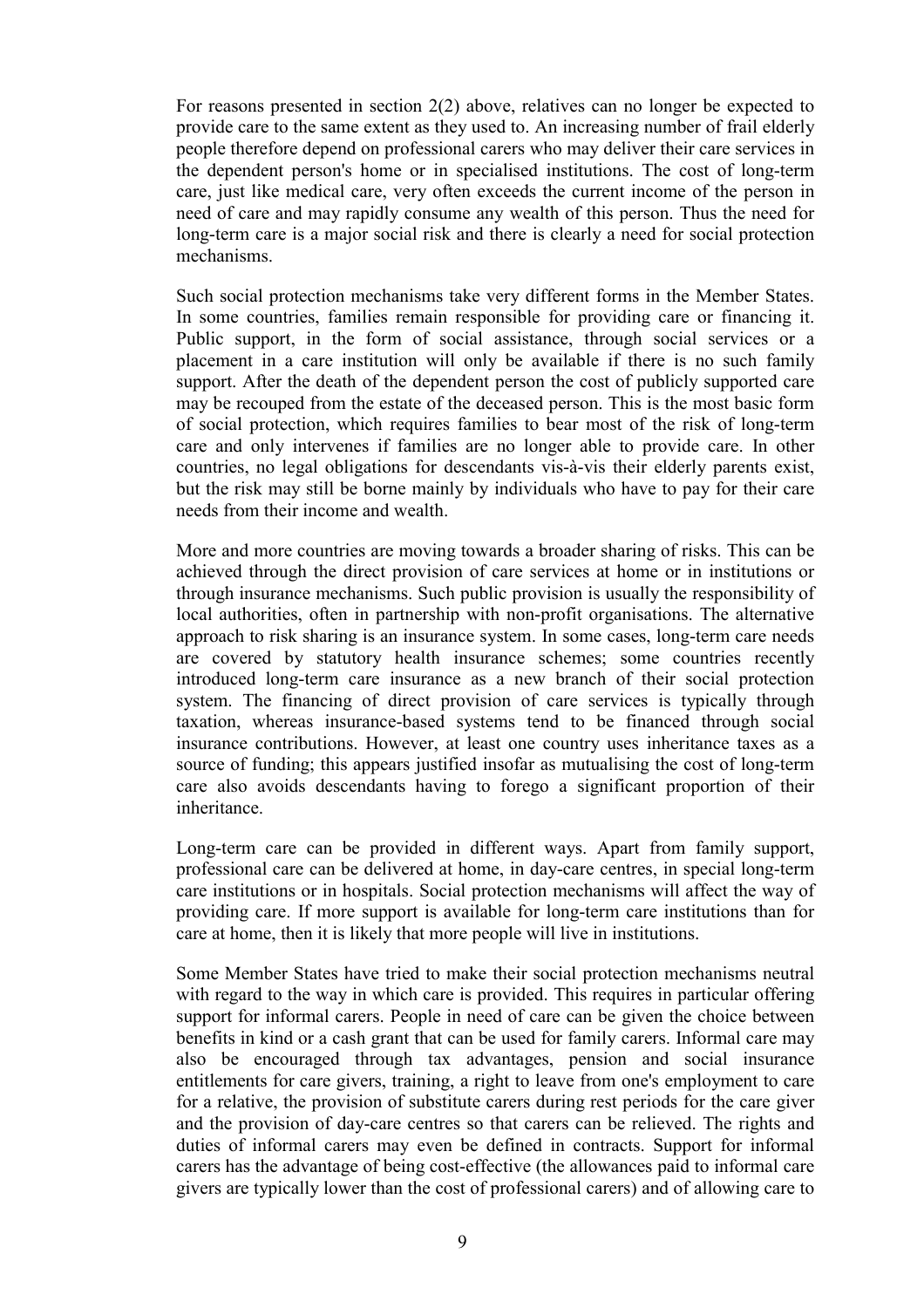be provided by a trusted and familiar care giver. Moreover, the dependent person can stay at home.

All countries have an infrastructure for professional long-term care, but the importance of such institutions varies depending on the role of families, on social protection mechanisms and on the supply of care services and facilities. A lack of facilities and services can lead to dependent persons having to remain longer in hospitals or in the care of relatives.

# **Challenges**

Social protection mechanisms to guarantee access to long-term care are fairly new in many Member States and have yet to be developed beyond social assistance mechanisms in others. As demand for long-term care increases, there may be shortages of professional staff.

Staff shortages may also explain to some extent the lack of capacity in institutional long-term care, which leads to elderly people occupying beds for acute care in hospitals for longer than necessary. Institutional care is particularly important for people suffering from Alzheimer's disease and other forms of dementia who require intensive care and continuous supervision.

Another challenge is the need to co-ordinate different care providers. Dependent people usually need a range of medical and non-medical support, which requires a good co-operation between families, professional carers and medical staff. It may be useful to define a co-ordinator that could also have overall responsibility for managing the costs of different types of care.

# **Planned policy changes**

For several Member States the main priority is to implement the major policy changes that have been introduced recently. Others plan new measures, notably to provide better support for care at home. Some countries are planning new structures aimed at providing integrated and continuous care. This involves addressing the complex needs for health care and social support of people who lost their autonomy or from chronic diseases.

# **3.3. Quality - Health care**

Ensuring quality in the organisation and delivery of health care and long-term care is identified as a key policy concern of all Member States.

It seems useful to distinguish between different contexts in which quality criteria are introduced. First, there are structural quality criteria, which refer to the way a service is staffed and equipped, and to the cases it treats. Process quality criteria apply to the operation of the service and how specific interventions are performed. Finally, outcome criteria seek to measure service quality by looking at the outcome of specific interventions – for example at long-term survival rates or complications.

In almost all Member States, *structural quality criteria* have been developed for the in-patient sector, e.g. for hospitals. These cover, for example, staff (staffing levels, training and experience), equipment, number of cases, building standards, etc. These standards are usually binding and are set by public bodies or the social insurance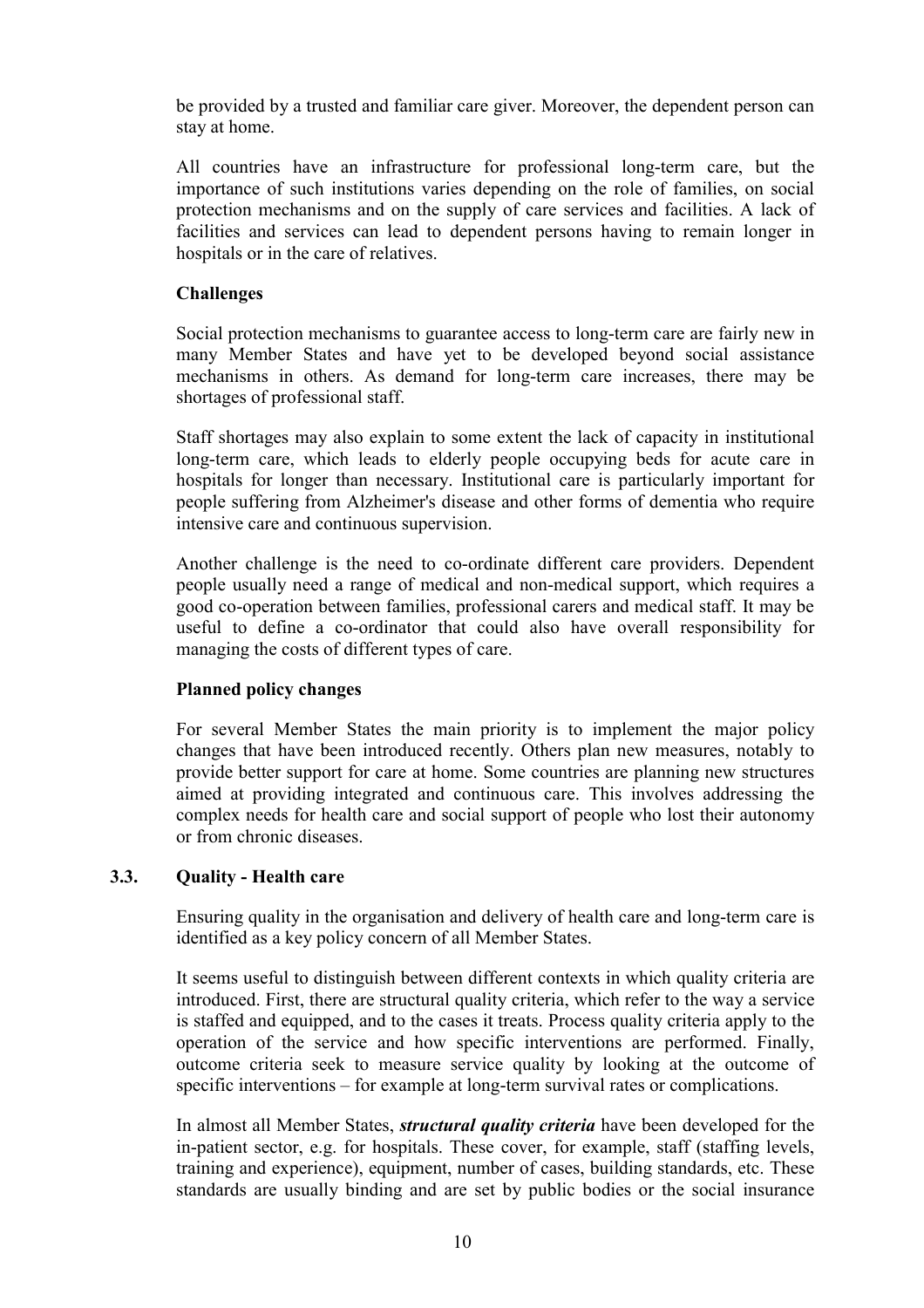providers. In the out-patient sector, however, setting structural standards seems to be more difficult. Generally, they cover only basic requirements, e.g. formal training requirements for medical staff.

The situation for *process quality criteria* is more diverse. While many health professionals would regard following standards and guidelines set by medical associations and other formal bodies as standard practice, the development of formal guidelines for treatments and procedures as a matter of policy is lagging behind. However, Member States are putting considerable effort into this area and are making important progress, mostly as regards in-patient care.

In this area, the degree of formality with which standards are applied differs widely. Often, central governments, such as in Denmark or Sweden, set a legal framework or issue recommendations to be used to develop more specific guidelines at local and regional level, by health and social insurance institutions, medical associations or other bodies.

Some guidelines and standards are introduced on a voluntary basis, through pilot projects, general recommendations, or using financial incentives. In general, national health systems, such as in the UK, can introduce more binding standards using the central regulatory instruments at their disposal and can apply sanctions to ensure compliance. It is clear that the application of quality standards in clinical practice is the crucial element of a quality policy in health care. This has been pursued in many Member States. Monitoring of process quality in Member States in a comparable way would require the output of the health care system to be systematically described by medical procedures performed and diseases treated, and it would require these disease-procedure combinations to be linked to respective quality assessment efforts. Efforts in this direction are not yet very advanced currently.

A systematic approach to evaluating health *outcomes* as part of the quality agenda can only be found in some Member States. While health outcomes may in principle be a good way to measure the quality of interventions, there are a number of practical difficulties involved. They include scant or unreliable data, and the political difficulties of involving the government in an area that is regarded as a core competence of medical professions. For example, only a few countries, such as the UK, are running ranking systems of hospitals by quality of service rendered.

The growing interest in quality issues has lead Member States to create specific institutions or bodies in charge of promoting quality work, running assessments, developing guidelines or accreditation systems. Central bodies now exist in almost all Member States.

Often, the central government can create only framework legislation, which must then be implemented at regional or local level. One noteworthy trend in Member States' responses is the focus on the role of patients. In nearly all countries, efforts have been made to introduce measures to safeguard the rights of patients, in particular in the hospital sector. Empowering patients to take informed decisions, providing adequate information and transparency about health services, treatment options and access to medical records are important aspects in this context. For example, there are now specific patients' rights laws in Austria, Finland, Denmark.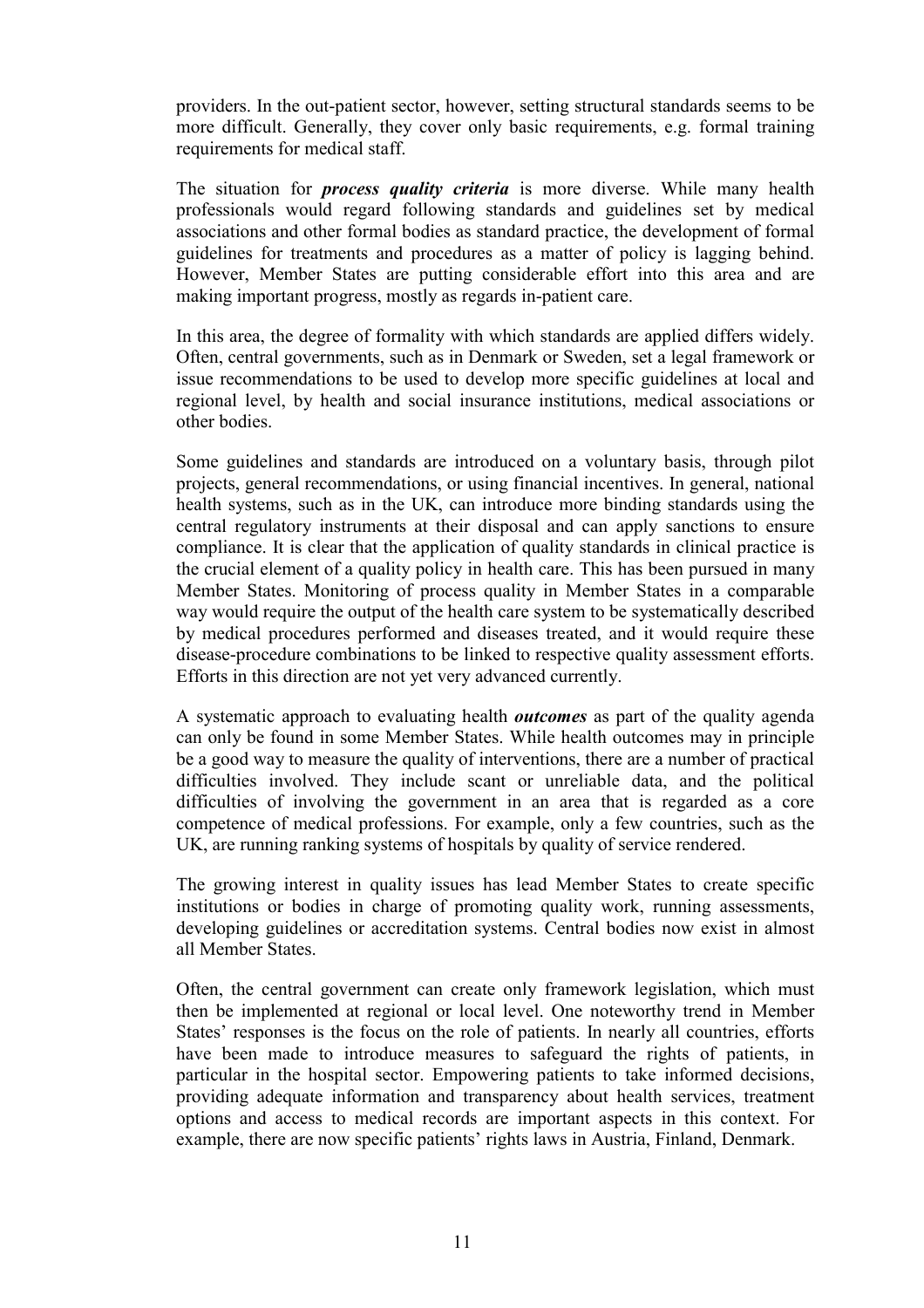Finally, it is essential to understand how access and quality considerations are linked. Deficiencies and inequalities in access to health services are also an important quality issue, and it is crucial to take access and equity considerations into account when developing quality standards. Addressing these challenges requires actions across different policy areas.

#### **3.4. Quality - Long term care**

Most Member States have national quality standards for the care of the elderly. However, there are differences in terms of whether these are legally binding, or merely recommendations. Moreover, it can be deduced from a number of the responses to the questionnaire that, compared to health care, the long-term care sector operates in a very decentralised way, and regional and local authorities have a large degree of discretion in the standards they apply. It is interesting to note, however, that the UK has taken back this responsibility to the national level by establishing an independent national body, the National Care Standards Commission (NCSC) to regulate social care and independent health care services. The aim of this new arrangement is to increase the quality of services and improve the level of protection for vulnerable groups while safeguarding and maintaining good quality homes for the elderly.

There seem to be difficulties related to decentralisation in several Member States; for example, programmes are poorly targeted, with uneven monitoring and lack of quality enhancing initiatives.

For institutional care, most Member States have set structural quality criteria, for instance on staff qualifications and building standards. In Belgium and Germany, for example, respecting these standards is a condition for reimbursement by the social insurance system.

Some countries, such as France, have also developed process quality criteria for institutions. This quality approach to residential care includes specific quality targets and the establishment of a "facility strategy" with reference to specifications that set objectives for the main quality criteria.

Other countries, such as Italy, refer to the lack of standardised systems to guarantee minimum levels of care as a basic challenge for the system of long-term care.

Most Member States indicated in their responses that there is a lack of standard setting in relation to home care. Some quality standards pilot schemes were conducted in Belgium, while in Denmark, a system of local quality assurance has been introduced. France has established a "Home Service Standard" which aims to ensure quality services. It is also about to establish an external organisation to ensure compliance with these standards. In terms of training of informal caregivers, Austria has legislation regarding training of care providers to the elderly, include homehelpers.

At the same time, demand for home care has increased due to demographic developments and as the issue has increasingly been covered by social security systems. As mentioned earlier, in Greece, care for the elderly is considered a family matter. However, as family structures are changing, Greece is giving attention to the development of Home Care Programs.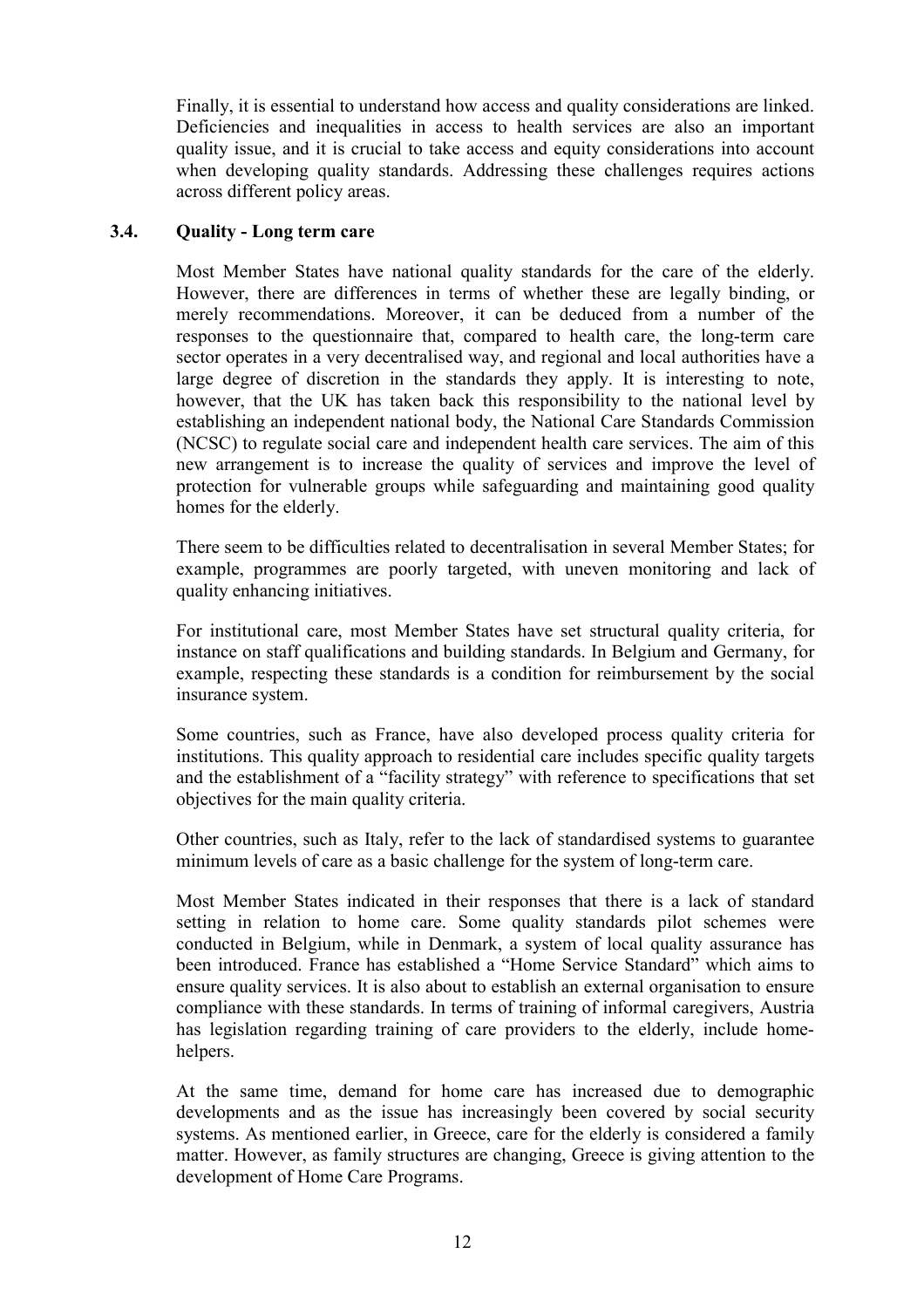Most Member States state that recipients' rights are covered in the quality criteria or the protection of patients rights, while in some case there are specific acts aiming at the promotion of users/clients rights.

A number of Member States, including Finland, the UK and Sweden, have identified staff shortages, high turnover and increasing work pressure as particular areas of concern in this sector. Several countries state that the demographic changes occurring in the older population demand an increase in trained and educated personnel in the field as well as new approaches to increase the attractiveness of the profession.

Measures also have to be taken in order to reduce work-related fatigue among personnel in institutional care. Sweden, which is facing difficulties in recruiting health care personnel, is looking at salary increases, an increase in staff density, "onthe-job-training" programs and work environment improvements for staff in long term care.

Some Member States note that there is a lack of adequate quality indicators and controls and see the development of these as immediate challenges. To address some of the issues, Belgium will launch a new policy for older people in 2003 including tools for needs assessments of care for older people, which will also operate as a tool for monitoring and evaluating care results. Denmark intends to develop a general model for better practices, follow-up procedures and entrenching quality standards in local authorities.

# **3.5. Financial sustainability - Health care**

#### **The structures of financing of health care systems in the EU**

The way in which health care systems are financed in the EU varies considerably between Member States, broadly in line with the various different models employed for structuring health care systems. In general, health care systems in the EU tend to be mixed systems, comprising public financing (which is predominant) with some element of private financing. Most systems, although not all, include a (mandatory) sickness insurance, and almost all are in some part financed directly by general taxation. Often resources to finance health care systems are raised at the regional level. All systems have some element of user charges for patients which contribute to the financing of public health care - the primary role of these, however, is often to attempt to control demand for health care goods and services.

#### **Common challenges for the financial sustainability of public health care systems**

In terms of ensuring the financial sustainability of public health care systems, Member States outlined a number of challenges faced by their systems. Despite the differences among health care systems across the EU, a number of common challenges can be identified.

With regard to *long-term challenges* for the financial sustainability of health care systems, Member States highlighted the key developments in society, already described in section 2: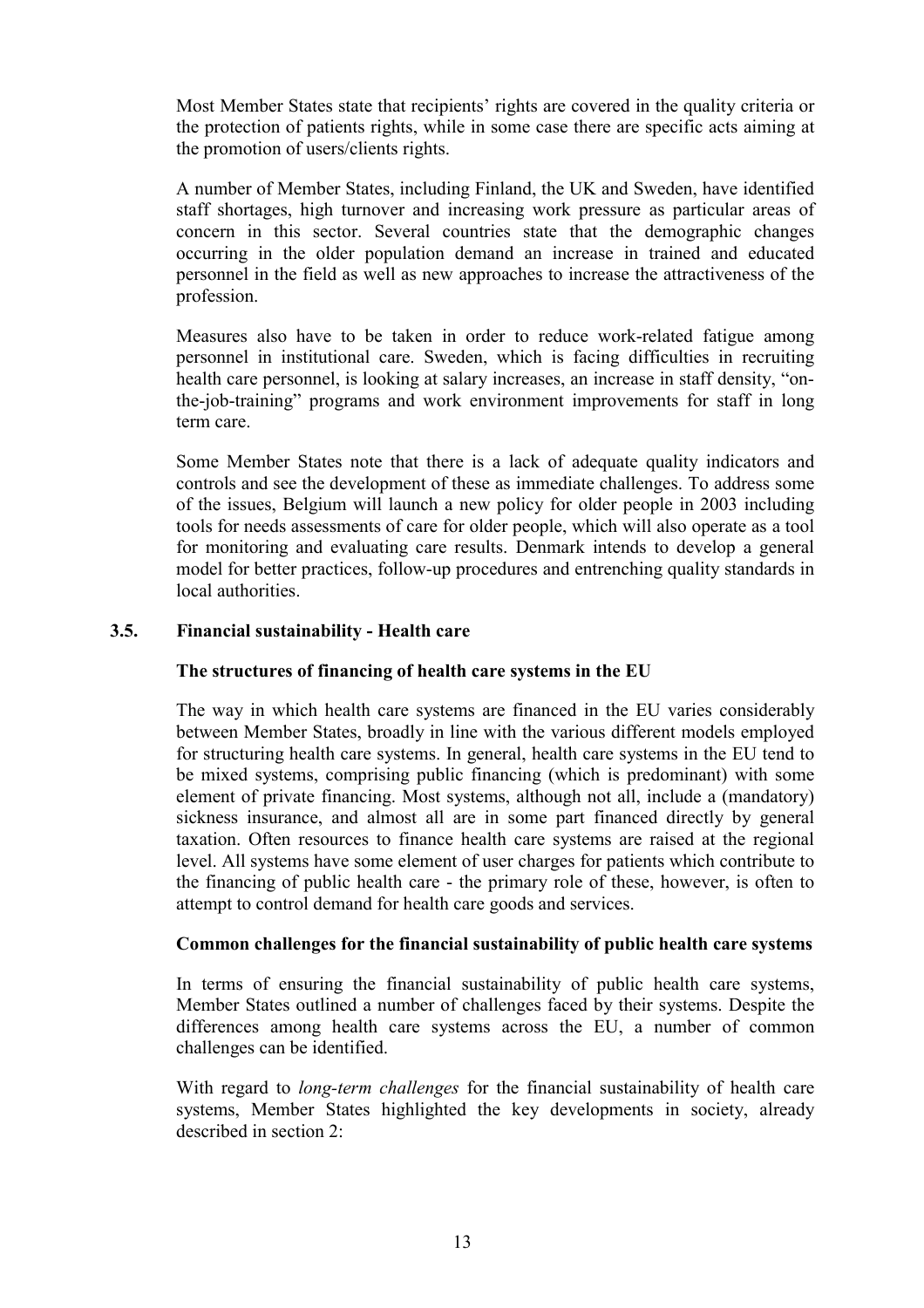- There are important pressures in the health system, both from health professionals as well as from patients, for *the increased diffusion of new and expensive medical technology*.
- *The long-term tendencies of populations to consume more as they become wealthier* over time as being a source of increased costs in health systems.
- The demographic changes linked to *ageing populations.*

In the responses to the questionnaires, Member States noted the following urgent *short-term challenges* for financial management of public health care systems:

- The need to reduce the *over-consumption* of health care goods and services beyond that which is effective in improving health outcomes.
- In some Member States there is a pressing need to deal with immediate *cost overruns,* which are jeopardising the financial balance of sickness insurance funds and/or making the overall management of public finances rather difficult.
- In other Member States, the pressure is rather different, and is more directed towards the need *to increase the volume of services*, *inter alia* by reducing waiting times, but without jeopardising the financial management of the system.

In the face of these short and long-term trends for the financial sustainability of their health systems, many Member States point to challenges they face in readapting their health systems. For example they list the following challenges:

- Finding means of using resources more effectively.
- Involving doctors and health professionals more actively in managing resources.

#### **Recent trends in health care expenditure**

While many of the responses of Member States to the EPC/SPC questionnaire discussed recent developments in health expenditure, the responses did not systematically provide quantitative indications of the trends in overall levels of expenditure for health care expenditure. Moreover, where expenditure numbers are provided they are not necessarily consistent or comparable across Member States. As a result, this information cannot readily be used to compare expenditure for health care systems across the EU. Instead in Annex 1, Table 4, the latest information from the OECD health database is provided for illustrative purposes.

The responses to the questionnaire do allow for some qualitative comparison to be made – subject to the limitations resulting from insufficient consistency and comparability mentioned above. From this information it seems that Member States differ in terms of the recent trends in health expenditure, and in their policy responses:

– In a number of Member States rapid expenditure growth is causing concern, with public expenditure often growing faster than GDP and health sectors thus expanding as a share of GDP. This includes countries such as Belgium,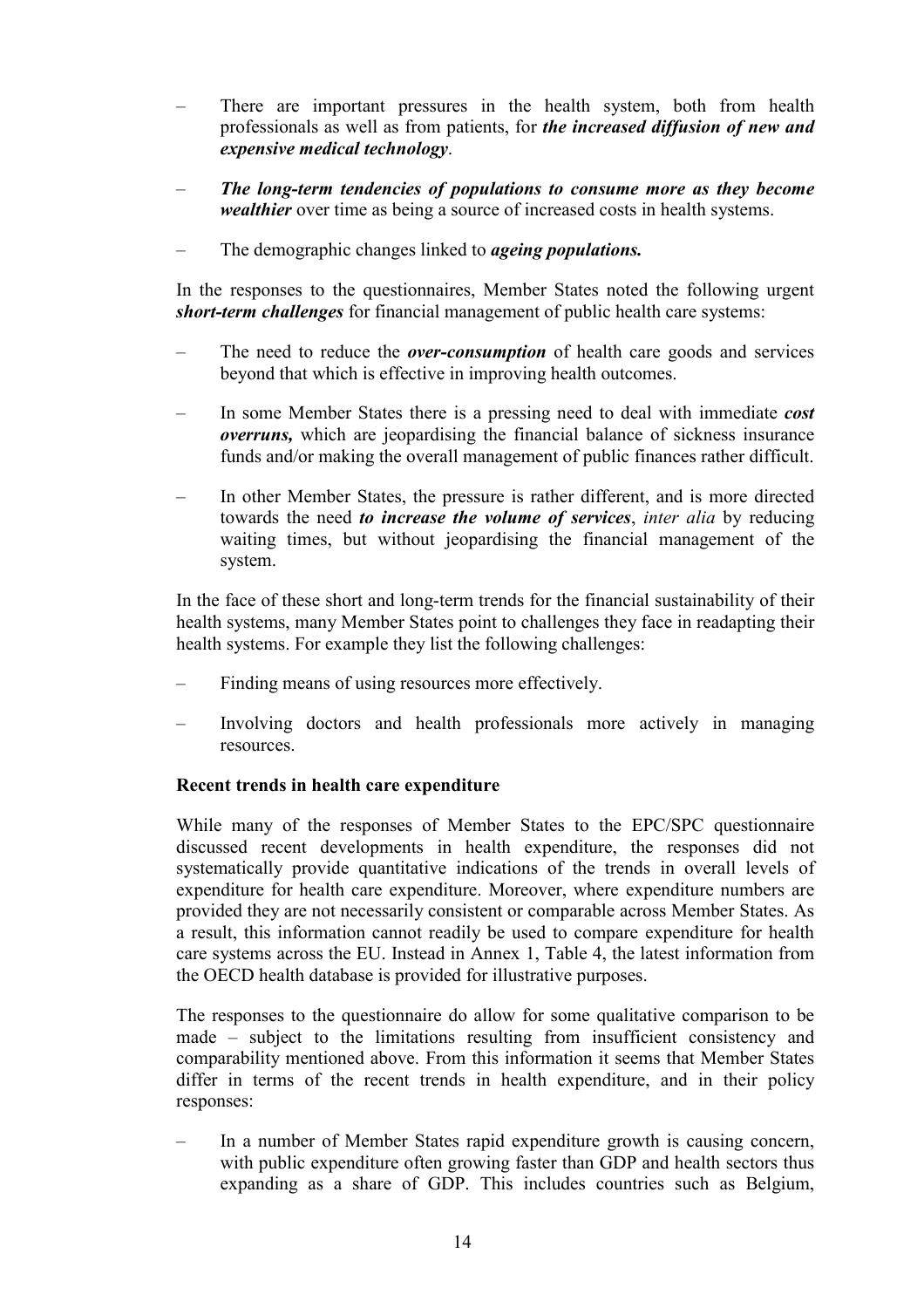Germany, France, Italy, Luxembourg and Portugal. Often cost overruns in the health sector are a cause of concern for the wider management of public finances. In some Member States, these cost overruns persist despite the existence of numerous cost control mechanisms. It should be noted, however, that rapid expenditure growth in countries such as Portugal and Italy is in a context of relatively low levels of overall public expenditure on health care.

- In some other Member States, expenditure growth has also been rapid, but this has been the result of *explicit policy measures to target more resources to the health sector* with a view to improving the quality of care. This group of countries includes Denmark, Ireland and the UK.
- In a third group, the questionnaire responses indicate that *expenditure levels are relatively stable*, and thus cost containment is not a pressing challenge – this is the case in Spain, where the focus of policies is rather to improve the management and the efficiency of the National Health System.

In terms of the key components of rapid expenditure growth, many Member States highlighted rapid growth in expenditure on pharmaceuticals.

# **Long-term financial sustainability of public health care**

Again, not all Member States provided quantitative information about the likely evolution of health expenditures over the long-term. Where quantitative estimates were provided, often Member States provided a summary of the projections carried out under the remit of the EPC in 2001<sup>6</sup>. Some countries also provided information based on other long-term projections - this included Belgium, Spain and Finland. In most cases, other national projections gave estimates of long-term increases in health expenditure above the estimates of the EPC. This is not surprising, as the EPC estimates aimed to measure only the impact of demographic changes under neutral assumptions for other cost drivers. However, it can be expected that these other factors, including notably the diffusion of new and expensive medical technology, would lead to additional upward pressure on overall levels of expenditure. The EPC projections are summarised in Annex 1, Table 3. Such long-term projections must however be read with caution, as noted in the EPC report.

The EPC projections, together with the other national projections cited above, suggest that future increases in expenditure on health care and long-term care could be significant, thus implying an important additional burden for the public finances over the long-term. The EPC projections for public health care expenditure reveal that the impact of demographic changes over the fifty year period would be in the range of 0.7 to 2.3 percentage points of GDP over the fifty year projection period. Some Member States (e.g. Germany and Ireland) are expected to see increases in expenditure of around or above 2 percentage points of GDP over the projection period. (Austria has revised their projections in 2002. The revised projections are shown in a note after Table 3.)

 $\overline{a}$ 

<sup>&</sup>lt;sup>6</sup> Report by the Economic Policy Committee on budgetary challenges posed by ageing populations: the impact on public spending on pensions, health and long-term care for the elderly and possible indicators of the long-term sustainability of public finances. http://europa.eu.int/comm/economy\_finance/epc/epc\_ageing\_en.htm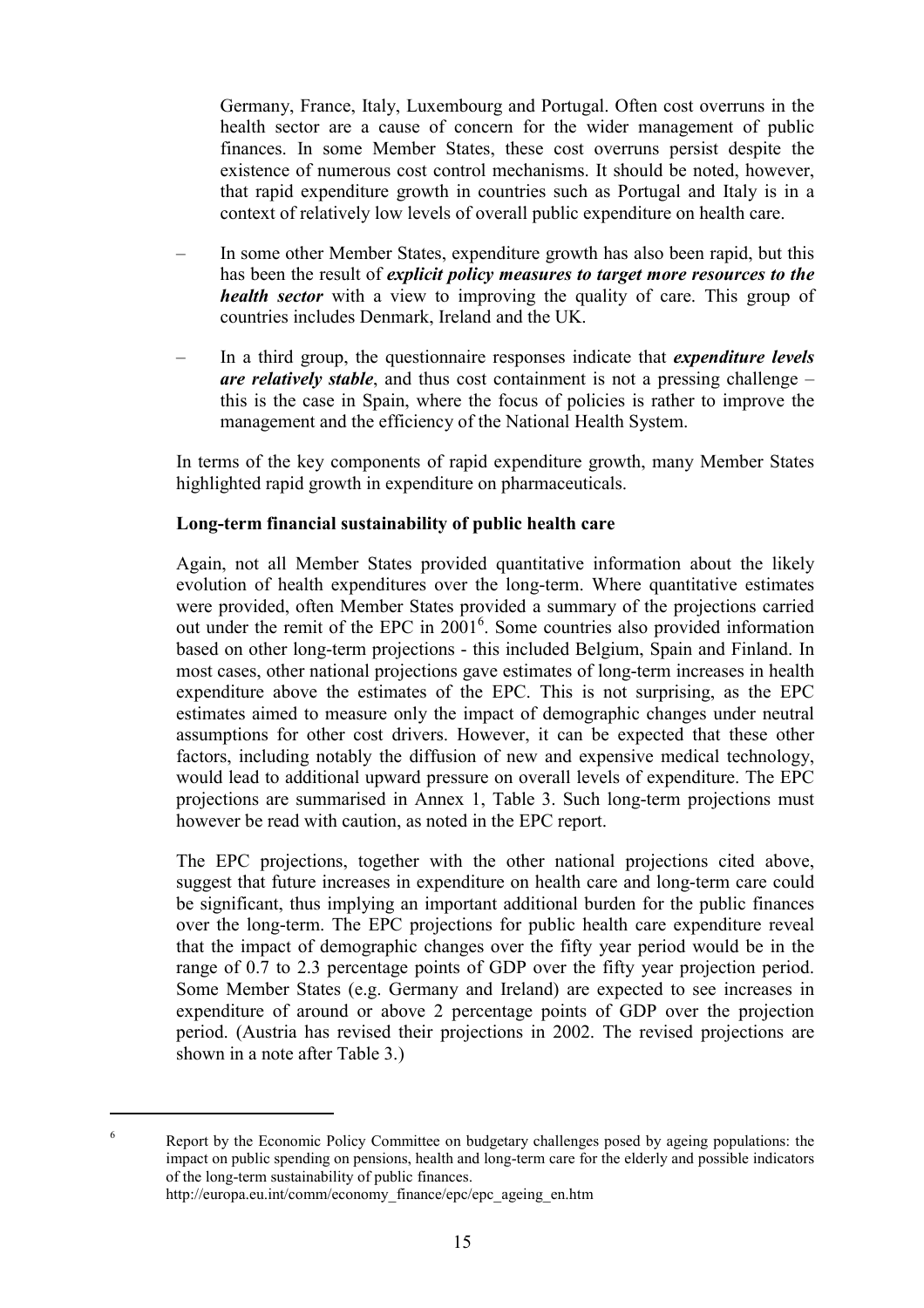In summary therefore, over the long-term, significant additional expenditure pressures can be expected in health sectors. Some Member States note that there will be a need for explicit policy measures to prepare for the financial consequences of ageing populations, particularly given expected increases in other age-related expenditures, such as pensions, over the long-term.

# **Cost control mechanisms**

 $\overline{a}$ 

In general, the questionnaire responses provided a large amount of qualitative information on cost control measures in Member States. However, the responses did not always indicate which measures were effective. A broad overview of the types of measures taken in different Member States is included below, based on a categorisation used by the  $OECD.<sup>7</sup>$ 

(1) Measures to shift costs to consumers

Almost all Member States have some type of user charge for health care goods and services - while charges can include a contribution towards the costs of hospital stays or visits to practitioners, most often they concern contributions to the purchase of medicines prescribed in primary care. Cost shifting measures have two aims: firstly to directly shift the burden of financing away from the public finances to private sources - this motivation for example appears to have been dominant in increases in user charges throughout the 1990s in Finland. Secondly, they are intended to help control the demand by consumers for services and thus indirectly bring down public (as well as total) expenditure. However, user charges will not play a role in controlling consumer demand if they are reimbursed by supplementary health insurance.

(2) Price and volume controls on both supply and demand

In some Member States, national agreements exist to fix prices between providers of health goods and services (e.g. producers or organisations representing health care professionals) and health care funders. Such agreements exist for example in Belgium and Spain. In particular, in almost all Member States, specific agreements exist covering pharmaceuticals products. Agreements often set prices for pharmaceutical products, require the use of generic rather than branded products, and in some cases even include maximum spending levels on these products at the aggregate level (e.g. in Spain).

In some countries, there are direct barriers to access to some health care services. For example, in the UK, the Netherlands, Finland and Denmark, access to certain specialist health practitioners requires a referral from a general practitioner. Experience has shown that this mechanism is effective in controlling health costs.

<sup>7</sup> OECD (1994), Economics Department Working Paper No. 149, H. Oxley & M. MacFarlan, "Health Care Reform: Controlling Spending and Increasing Efficiency"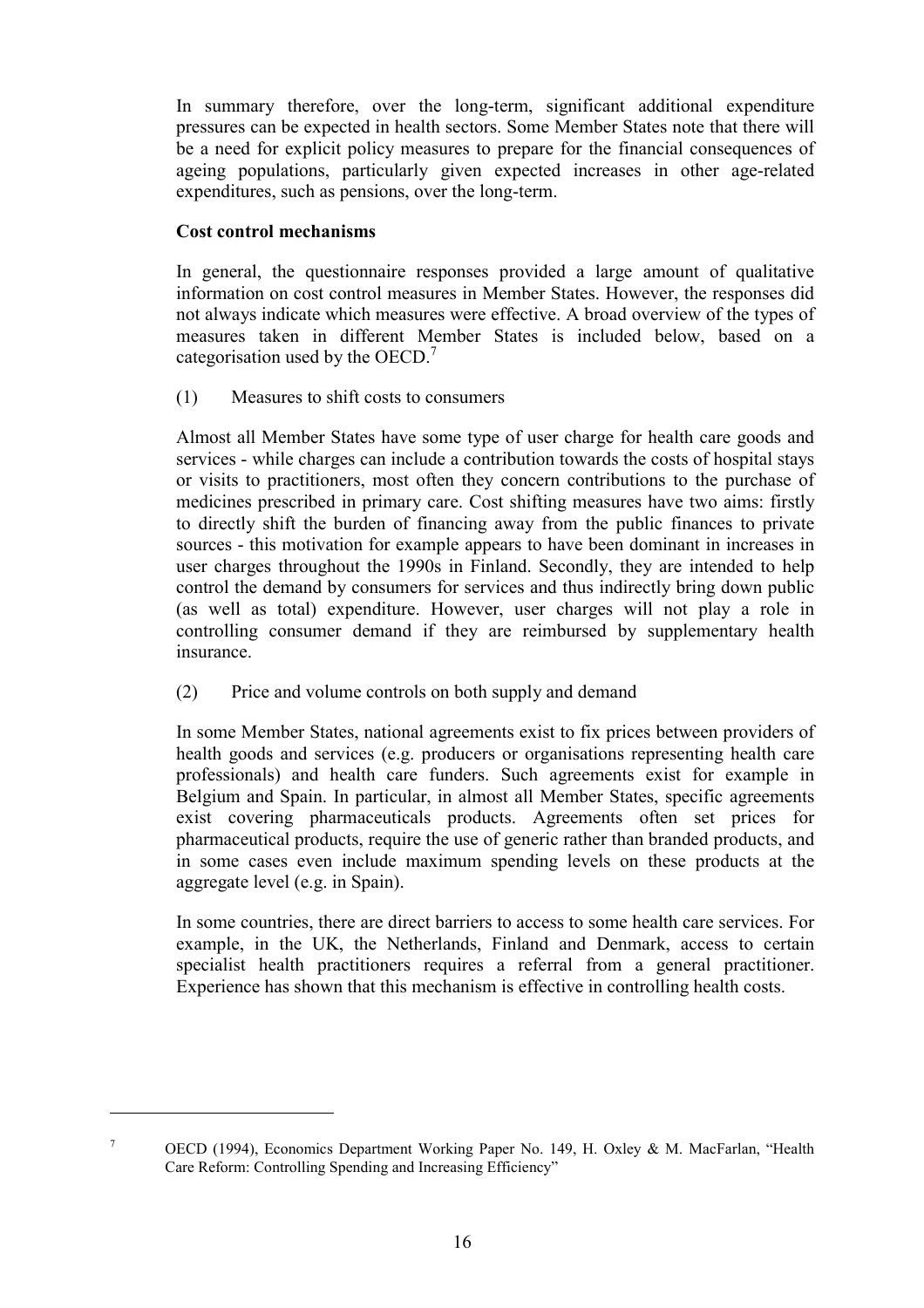(3) Reforms to encourage the efficient use of resources

In some cases, health care funders impose direct top-down controls on expenditure these include fixed budgets for regional health boards or for hospitals - this is the case in Greece, Italy and Portugal for example. Increasingly health systems in the EU are using contracts between health care purchasers (either funders or third party purchasers such as insurance companies) and service providers in order to ensure the more efficient use of financial resources. In some cases, these contracts require any cost overruns to be taken out of the following year's budget - this is the case for hospitals in Belgium and health boards in Ireland. The approach appears to be rather effective in encouraging efficiency. In other countries, the allocation of financial resources is increasingly related to performance measures, or to the case-mix of hospitals. These measures also seem to be rather effective in encouraging efficiency improvements - this has been the case in Austria where the introduction of such contracts has led to a marked decline in the average length of hospital stays.

In other countries, for example in Spain and Portugal, services in the public health system will increasingly be provided by private suppliers. Spain is among the Member States that have introduced market mechanisms to the greatest extent into the health sector.

# **3.6. Financial sustainability - Long-term care**

# **The structure of financing of long-term care in the EU**

The situation in terms of the financing of long-term care systems in the EU is even more difficult to categorise than that of health systems. The reason for this is that long-term care is often divided between various different public structures and budgets, most often between the health budget and the budget for social services. Moreover, long-term care provided in the health system is often difficult to distinguish from more traditional health interventions. Finally, long-term care social services are often provided at a very local level - for this reason it is sometimes difficult to discern national trends. In some Member States there are insurance systems for dependency, and in others such an insurance system is being developed.

# **Challenges**

The most common challenge for the financing of long-term care highlighted by Member States in the questionnaire responses has been ageing. Firstly, ageing will lead to a much greater number of elderly and very elderly persons. Secondly, longterm care is an extremely labour-intensive sector. It is noted in some Member States that the sector is likely to suffer from acute labour shortages (also related to ageing), which in itself will also drive up wage costs. The German report notes that the pressure on long-term care systems from ageing will in large part be fuelled by the sharply increased incidence of chronic conditions such as dementia, which do not necessarily demand much in terms of traditional health care interventions but imply a heavy burden in terms of care.

In addition to ageing, the Danish and the German reports note that if past trends continue, there may be increased demand for formal care services as a result of reduced provision of informal care due to changes in society.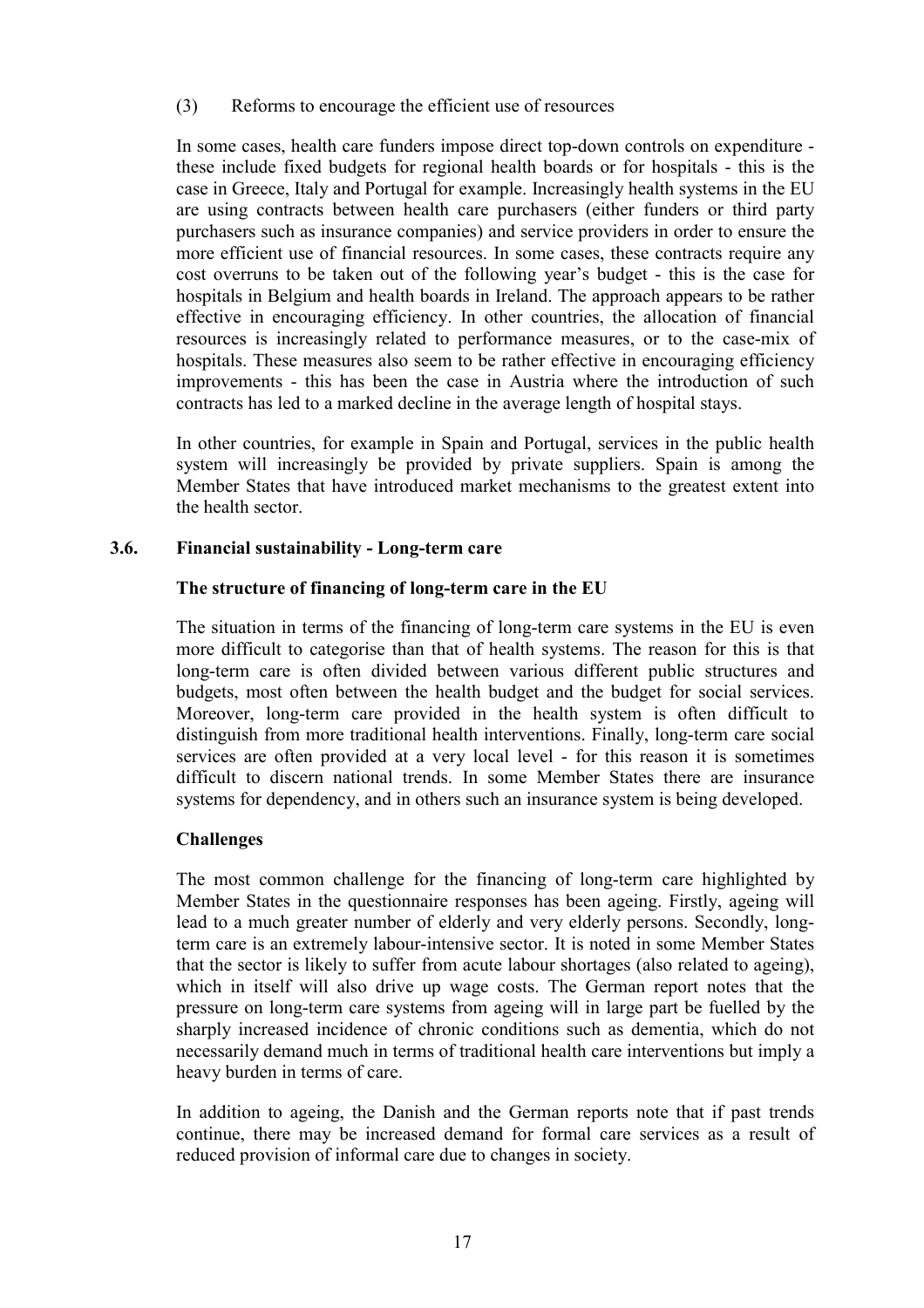Portugal and Italy cite a number of challenges that they face in the drawing together of a coherent system of care for elderly persons. One of the key challenges is to provide integrated solutions for patients covering the full range of care services required, including health care. Another is to develop the provision of care services in the home of the elderly person, which are both more in line with the wishes of the elderly person and are more cost effective.

# **Recent expenditure trends**

Information in the national reports is somewhat patchy on this issue, partly reflecting the difficulty in quantifying the costs of long-term care services, which are financed by numerous different budgets. Among the Member States that do provide some quantitative information, it is difficult to see clear cross-country trends. In Denmark, the resources devoted to the sector have been growing in real terms, although at a rate below that of real GDP growth. These cost increases have been promoted by both increases in the number of the elderly as well as increases in costs per head. Cost increases have also been notable in Spain, where increasing resources are being devoted to long-term care by the Autonomous Communities, and in Luxembourg where the dependency insurance is still in its infancy.

# **Long-term expenditure projections**

Again, the information provided on the long-term outlook for long-term care expenditure is very patchy. Of those Member States that do provide some information on the outlook, the projections are essentially based on those carried out with the EPC. For further information see Annex 1, Table 3.

#### **Cost control mechanisms**

In some Member States an integrated policy for long-term care is still being developed. As such, there is not yet a need for explicit measures to control costs this is the case in Belgium, for example.

In France and Portugal, financial allocations are made on the basis of national plans and objectives. For France the objectives are integrated with those set for health care as a whole. These allocations and objectives are set with a view to limiting expenditures a priori, but the reports do not state whether they are effective in controlling costs. In Germany, cost control is to some extent the responsibility of the sickness insurance fund.

In some countries, the services to be provided are defined upfront – thus to some extent limiting the scope for increases in expenditure. In Austria they are defined in law, and in Denmark and Luxembourg these are dependent on an individualised care plan based on needs. In Ireland there are attempts to provide care in the home, which costs less and is usually in line with the wishes of the elderly person.

In France, cost control is also carried out by means of some user charges, which are dependent on the financial means (including the recently introduced independence social allowance) of the elderly persons.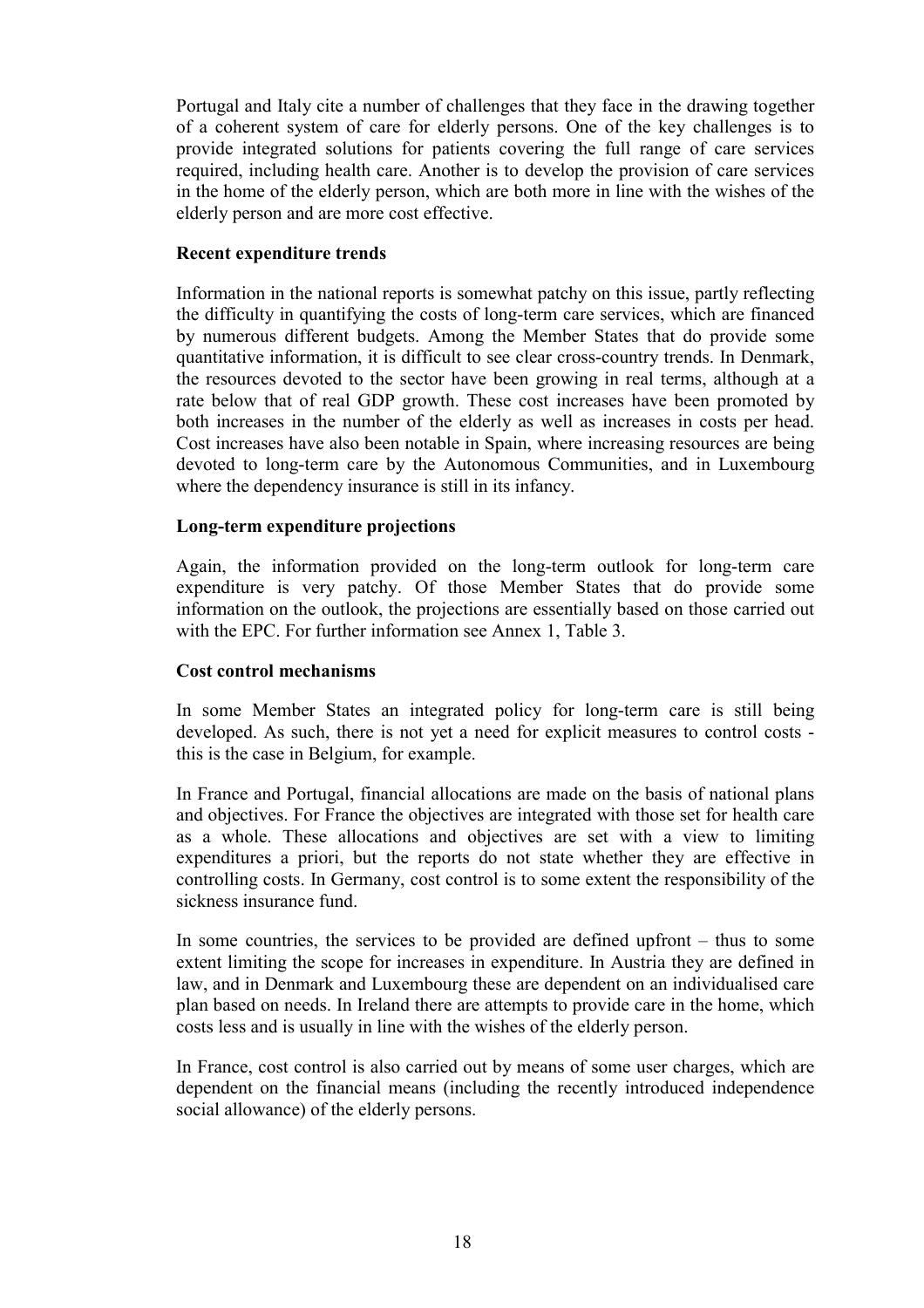# **4. CONCLUSIONS**

The replies from Member States confirm the usefulness of the three broad objectives of access, quality and sustainability as a basis for looking at policies for health care and long-term care for the elderly. All Member States are trying to find the best balance between these three goals: how to raise enough funding to secure adequate care for all, with high quality; how to provide services more cost-effectively?

The Member States' replies show that seeking this balance poses a major challenge for the overall management of systems. Thus, many national replies refer to the need to ensure good decision making at the interface between their health care and the emerging long-term care sectors and a better co-ordination of health care provisions and long-term care services for the elderly. Achieving the best balance also raises governance issues; there needs to be a balance between the focus on quality, standards and cost control which are often centrally driven on the one hand, and local management and delivery, on the other.

While it was not an explicit objective of the questionnaire, some Member States' replies point to the large employment challenges and opportunities in the care sector. The challenges include: how to retain staff under sometimes rather difficult working conditions; how to recruit and train new staff as demand increases over the next decades; and how to develop the quality of work, by providing skill development and career progression, in the sector. There will clearly be opportunities to increase employment. The health and social services sector is already a large employer with 9,7 % of total employment in the European Union in 2001.<sup>8</sup>

In relation to access, Member States express their determination to maintain general and comprehensive access as a cornerstone of their systems, even in the face of increasing costs, with several proposing to further refine and improve their access mechanisms.

In the area of quality, the replies reveal that there is scope for greater co-operation between Member States in the area of quality of service delivery regarding both health and long-term care. This is particularly true in the perspective of greater crossborder mobility of patients and enlargement. The Community's action programme in the field of public health, which will come into force in January 2003, will help in developing tools for quality assessment.

Regarding financial sustainability, Member States point to the challenge of ensuring that resources and in particular new technologies can be deployed in the interest of efficiency and cost effectiveness and of ensuring that health professionals and patients integrate cost considerations into their decisions.

# **Recommended next steps**

 $\overline{a}$ 

The Commission invites the Council, on the basis of this Communication, to adopt the joint report requested by the Barcelona European Council and to submit it to the Spring 2003 European Council.

<sup>&</sup>lt;sup>8</sup> Employment in Europe 2002, page 32. http://europa.eu.int/comm/dgs/employment\_social/key\_en.htm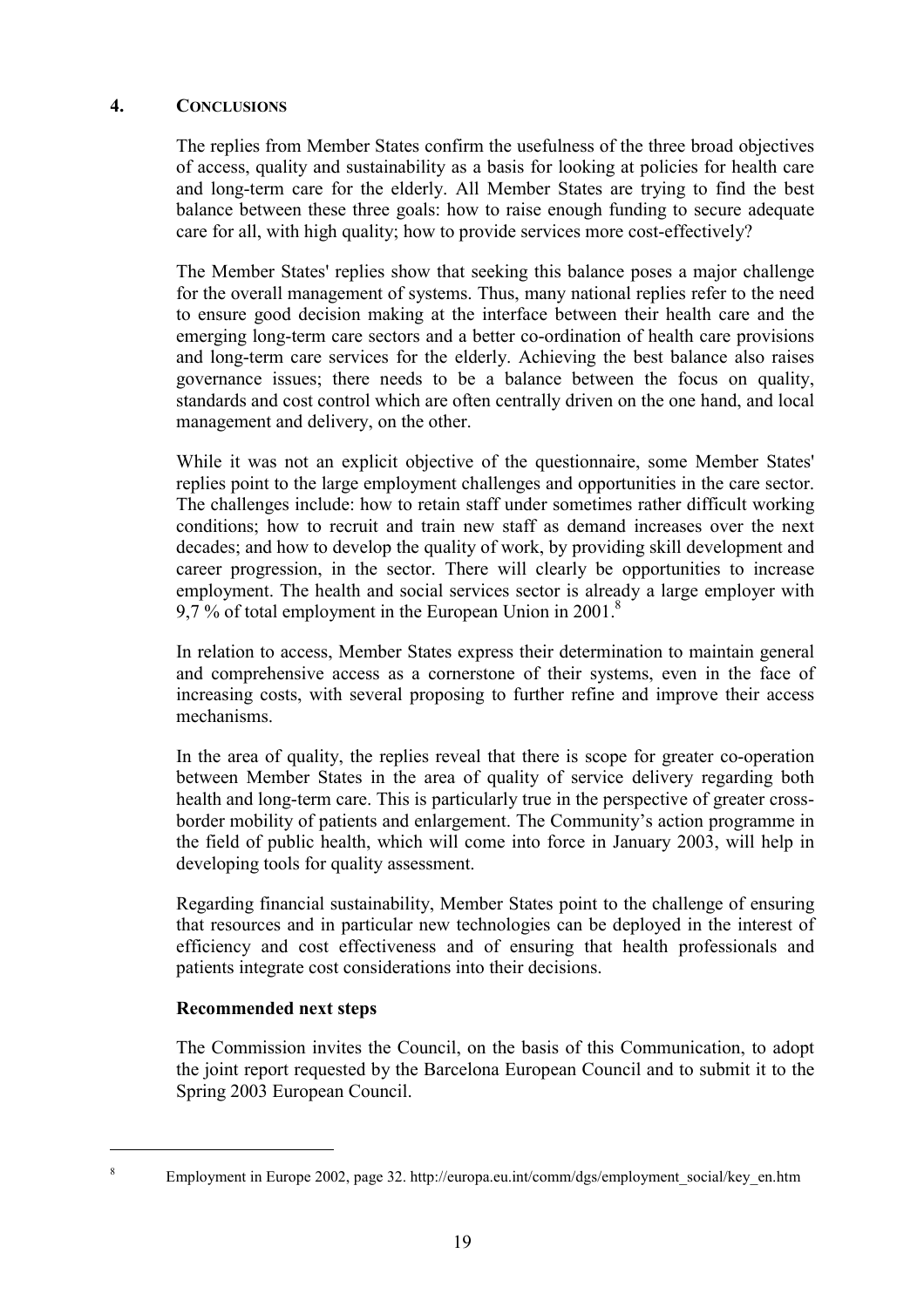A process of mutual learning and co-operative exchange should be continued on the basis of the issues identified in the joint report. The Commission will present in autumn 2003 further proposals for pursuing this co-operation. That Communication should also cover the specific aspects of these issues related to the enlargement of the European Union.

Co-operation between Member States could concentrate on exchanging experiences and best practice with regard to each of the three broad objectives. There should be a particular focus on improving the information base and on indicators as a basis for such co-operation, drawing on the existing close co-operation between Eurostat and the OECD in this area. It would also be useful to pay particular attention to employment issues.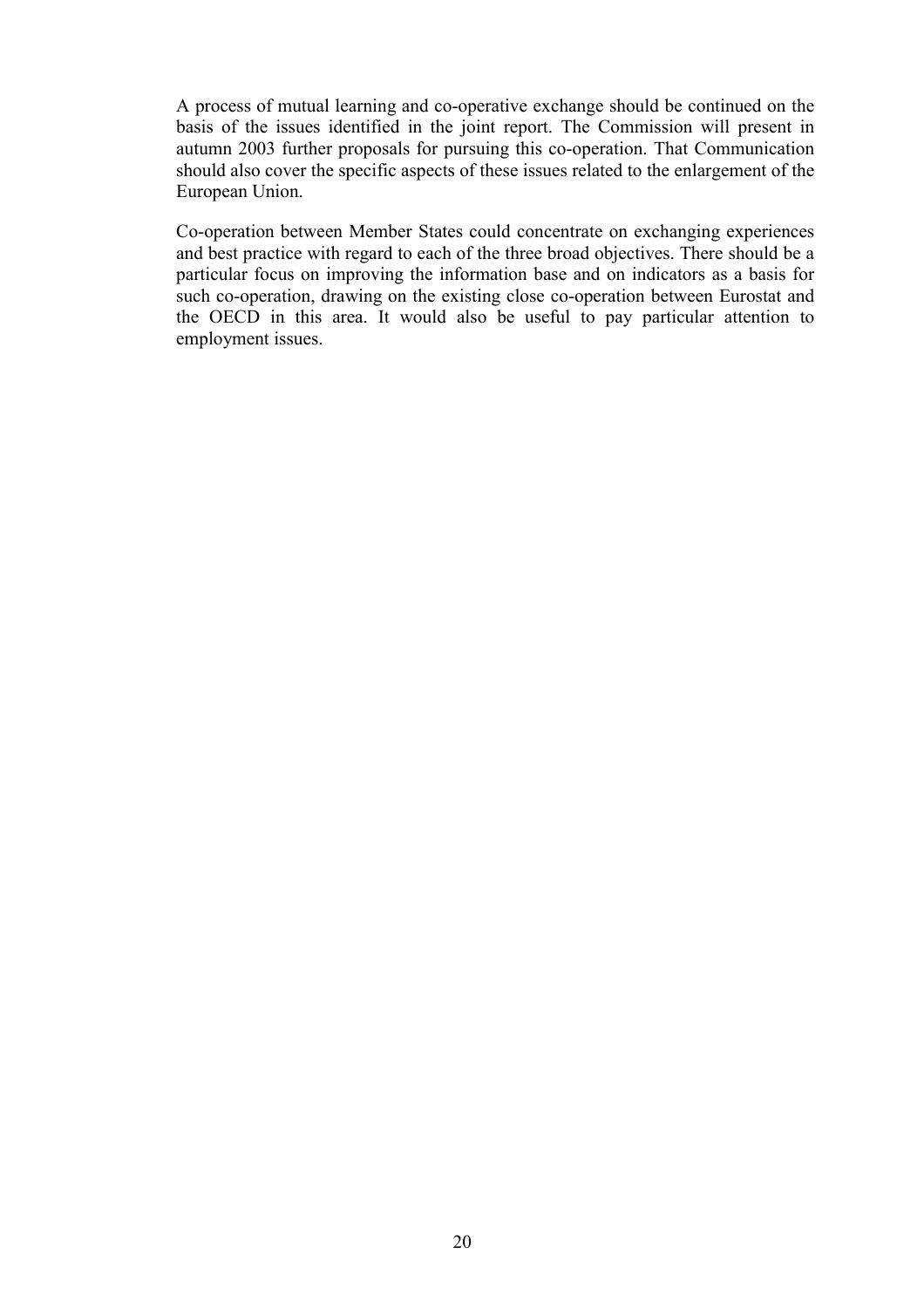# **ANNEX 1**

# **ANNEX 1: TABLES AND GRAPHS**

#### **Graph 1a:**



# **Population Pyramid in 2000 - EU15**

# **Graph 1b:**

# **Population Pyramid in 2050 - EU15**

|   |     |       |           |             |                        |           |    | EUROSTAT - Population projections - Baseline scenario (1999) |    |
|---|-----|-------|-----------|-------------|------------------------|-----------|----|--------------------------------------------------------------|----|
|   |     |       |           | $90+$       | $90+$                  |           |    |                                                              |    |
|   |     |       | 85-89     |             | 85-89                  |           |    |                                                              |    |
|   |     |       | 80-84     |             |                        | 80-84     |    |                                                              |    |
|   | Men |       | 75-79     |             |                        | 75-79     |    | Women                                                        |    |
|   |     |       | 70-74     |             |                        | 70-74     |    |                                                              |    |
|   |     |       | 65-69     |             |                        | 65-69     |    |                                                              |    |
|   |     | 60-64 |           |             |                        | 60-64     |    |                                                              |    |
|   |     | 55-59 |           |             |                        | 55-59     |    |                                                              |    |
|   |     | 50-54 |           |             |                        | 50-54     |    |                                                              |    |
|   |     | 45-49 |           |             |                        | 45-49     |    |                                                              |    |
|   |     |       | $40 - 44$ |             |                        | 40-44     |    |                                                              |    |
|   |     |       | 35-39     |             |                        | 35-39     |    |                                                              |    |
|   |     |       | 30-34     |             |                        | $30 - 34$ |    |                                                              |    |
|   |     |       | 25-29     |             |                        | 25-29     |    |                                                              |    |
|   |     |       | $20 - 24$ |             | $20 - 24$              |           |    |                                                              |    |
|   |     |       | $15 - 19$ |             | 15-19                  |           |    |                                                              |    |
|   |     |       | $10 - 14$ |             | $10 - 14$              |           |    |                                                              |    |
|   |     |       | $5 - 9$   |             | $5-9$                  |           |    |                                                              |    |
|   |     |       | $0 - 4$   |             | $0 - 4$                |           |    |                                                              |    |
| 2 | 15  | 10    | 5         | $\mathsf 0$ | $\,$ 5 $\,$<br>million |           | 10 | 15                                                           | 20 |

Source: EUROSTAT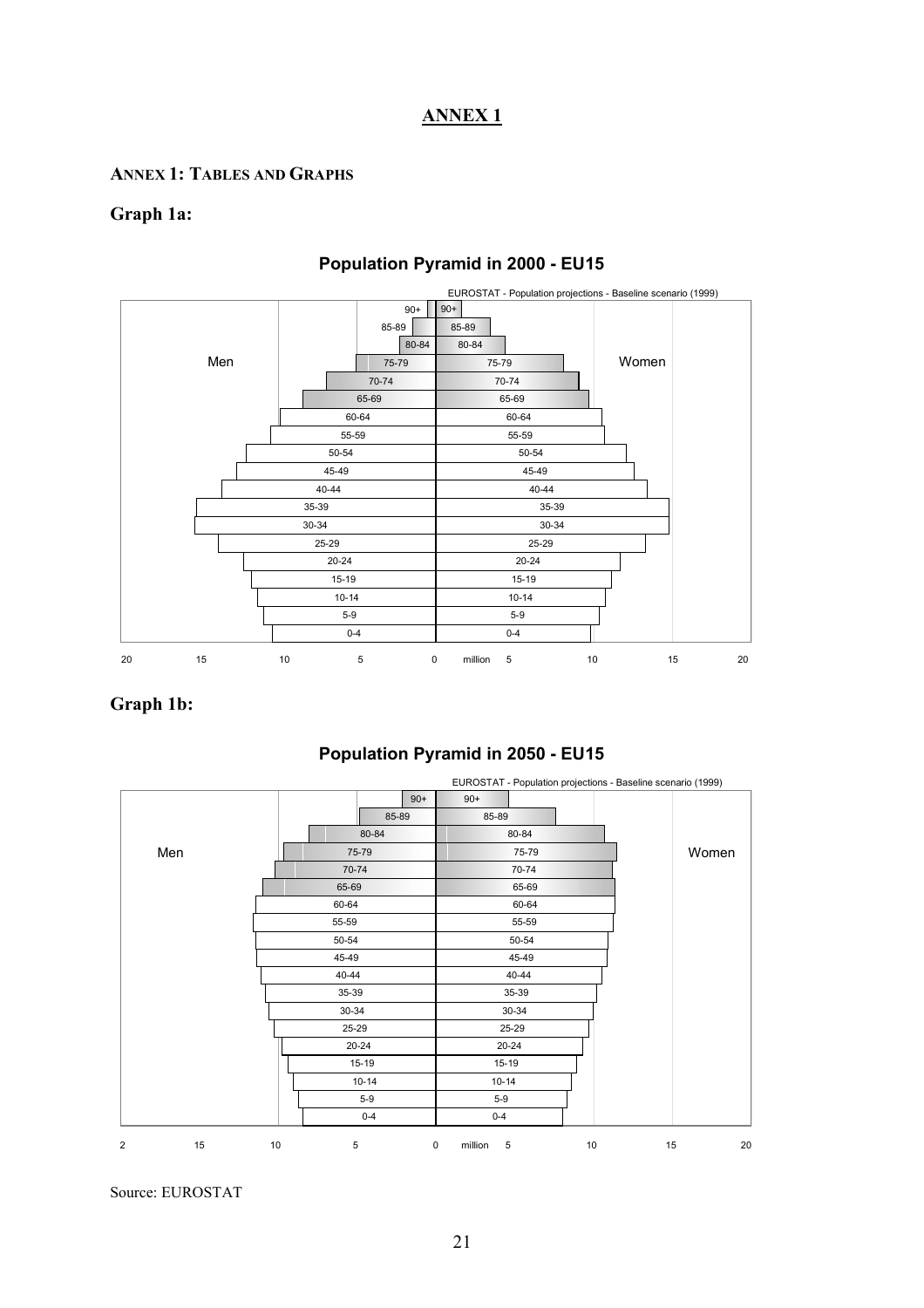

#### **Graph 1c: Projected size the EU working-age and elderly population (millions**)

**Note:** Working age population refers to persons aged 15 to 64.

Elderly population refers to persons aged 65 and above

Source: Economic Policy Committee (2001) "Budgetary challenges posed by ageing populations", Eurostat and projections of the EPC working group on ageing populations.





#### **Age groups**

Notes:

(1) The age-related profiles expressed as a share of GDP per capita, were those used for running the projections of health care expenditure. The base year used for the projections varies slightly across Member States and so the profiles in the graph above refer to different years for different Member States: 1997 for France, 1998 for Belgium, Denmark, Spain and the United Kingdom; 1999 for Italy; and 2000 for Germany, Finland, Netherlands, Austria, and Sweden. (Profiles for Portugal are not presented here as a different age classification is used.)

(2)The expenditure profiles here relate to public expenditure on health care only. Notably, they exclude private expenditures and public expenditure on long-term care. See definition of expenditures for projections in Annex 4.

(3) Where the age-profile is flat at the tail-end of the age-distribution, this is generally because a breakdown across age-groups was not available at the highest ages in those Member States.

Source: Economic Policy Committee (2001) "Budgetary challenges posed by ageing populations"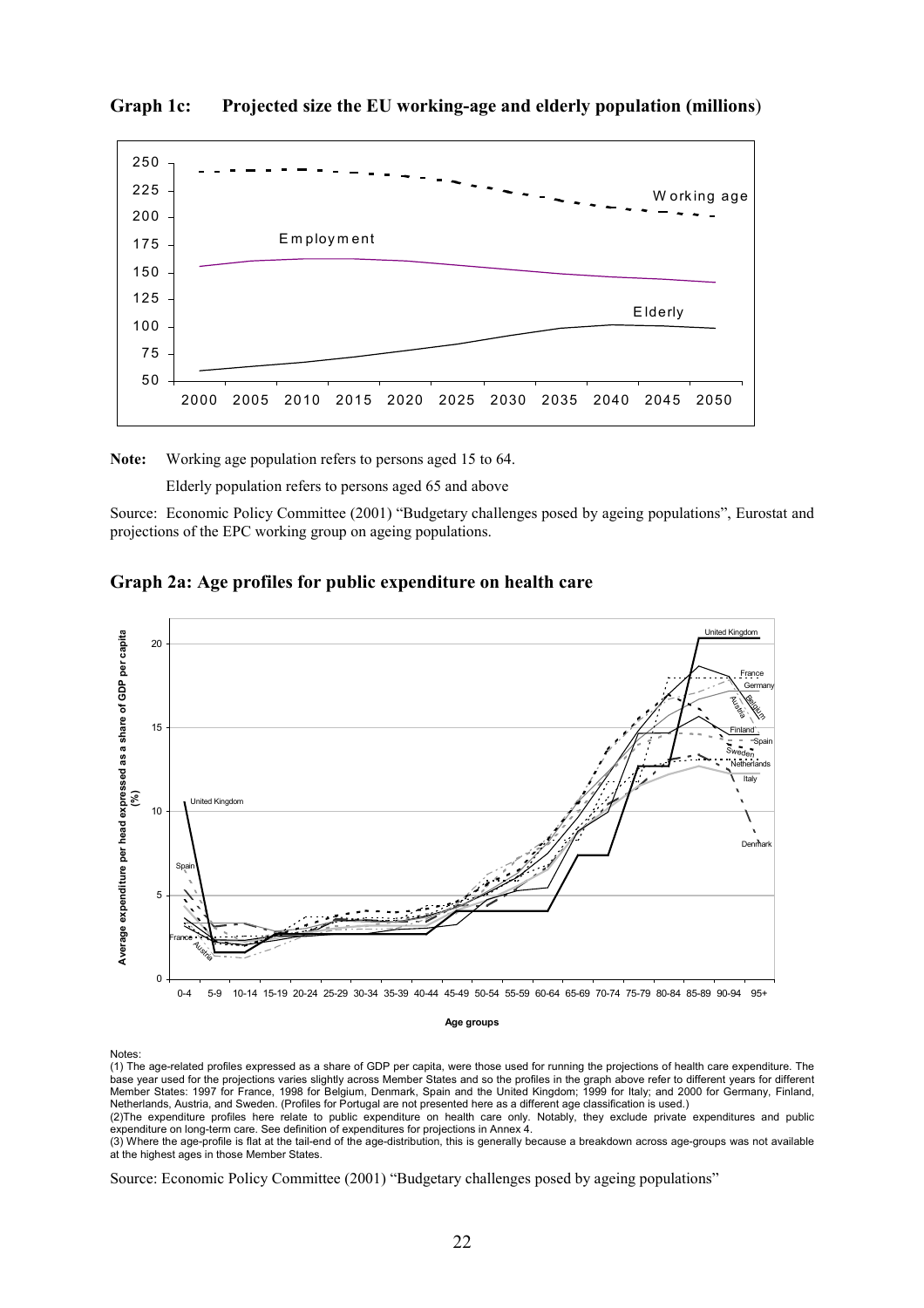

# **Graph 2b: Age profiles for public expenditure on long-term care**

Notes:

(1) The age-related profiles expressed as a share of GDP per capita, were those used for running the projections of long-term care expenditure. The base year used varies across Member States, and hence the profiles in the graph above refer to different years for different Member States: 1998 for Belgium, Denmark; 1999 for Italy; and 2000 for Austria, Finland, Netherlands, and Sweden.

(2)The expenditure profiles here relate to public expenditure on long-term care only. Notably, they exclude private expenditures.

(3) Where the age-profile is flat at the high-end of the age-distribution, this is generally because a breakdown across age-groups was not available at the highest ages in those Member States.

Source: Economic Policy Committee (2001) "Budgetary challenges posed by ageing populations"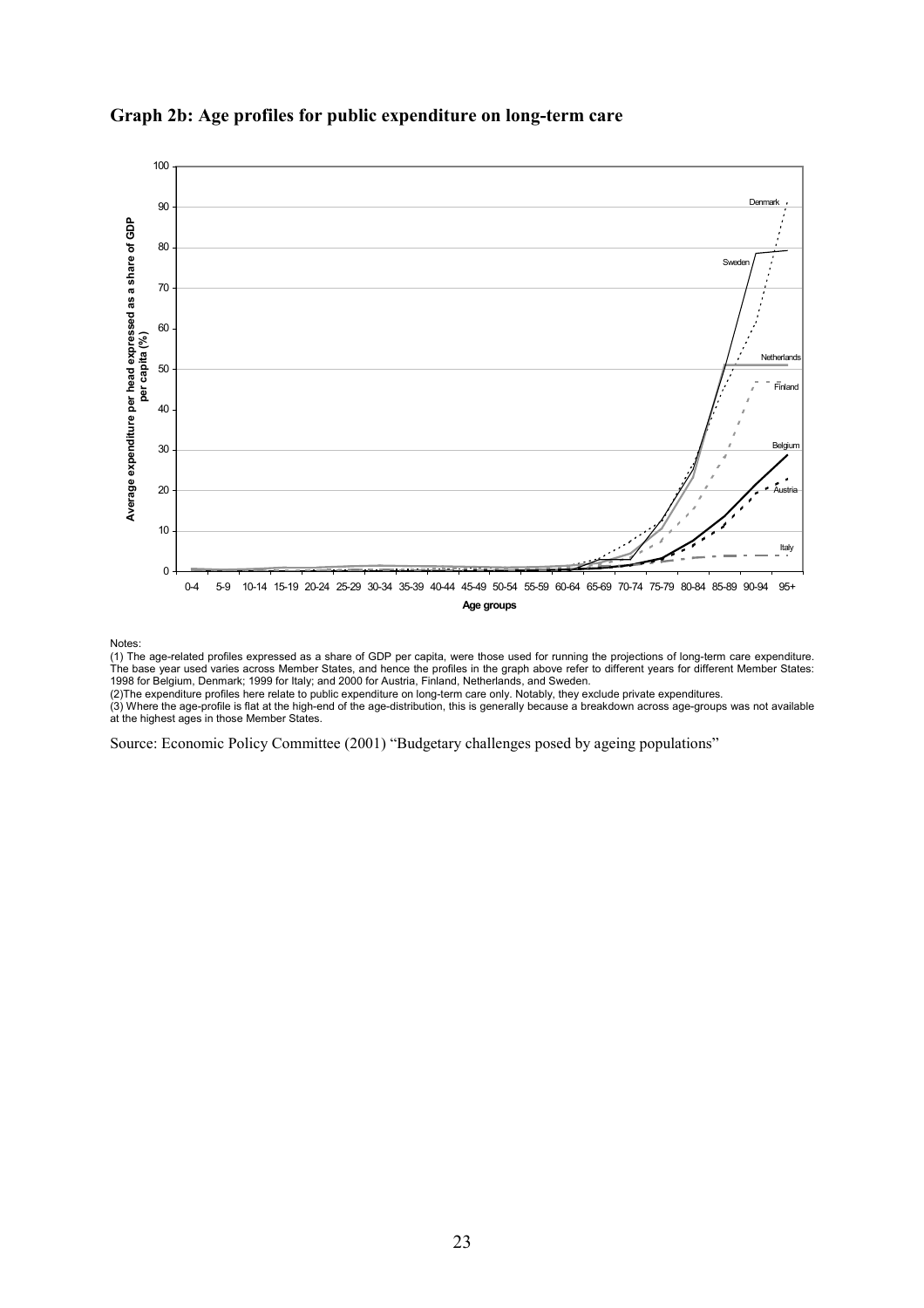#### **Table 3: Total public expenditure on health care and long-term care**

**Expressed as a share of GDP. Central demographic variant.**

|                              | <b>TOTAL HEALTH AND</b><br><b>LONG-TERM CARE</b>          |                                                                                                                |        |                                                           | <b>HEALTH CARE</b>             |                                                                              | <b>LONG-TERM CARE</b>                                     |                                                                              |               |  |  |
|------------------------------|-----------------------------------------------------------|----------------------------------------------------------------------------------------------------------------|--------|-----------------------------------------------------------|--------------------------------|------------------------------------------------------------------------------|-----------------------------------------------------------|------------------------------------------------------------------------------|---------------|--|--|
|                              | <b>Expenditure</b><br>as a share of<br><b>GDP in 2000</b> | Increase in<br>expenditure in<br>per cent of GDP<br>between 2000<br>and 2050<br>per<br>per<br>worker<br>capita |        | <b>Expenditure</b><br>as a share of<br><b>GDP in 2000</b> |                                | Increase in<br>expenditure in<br>per cent of GDP<br>between 2000<br>and 2050 | <b>Expenditure</b><br>as a share of<br><b>GDP in 2000</b> | Increase in<br>expenditure in<br>per cent of GDP<br>between 2000<br>and 2050 |               |  |  |
|                              |                                                           |                                                                                                                |        |                                                           | per<br>per<br>capita<br>worker |                                                                              |                                                           | per<br>capita                                                                | per<br>worker |  |  |
| B                            | 6.1%                                                      | $+2.1$                                                                                                         | $+2.4$ | 5.3%                                                      | $+1.3$                         | $+1.5$                                                                       | 0.8%                                                      | $+0.8$                                                                       | $+0.8$        |  |  |
| <b>DK</b>                    | 8.0%                                                      | $+2.7$                                                                                                         | $+3.5$ | 5.1%                                                      | $+0.7$                         | $+1.1$                                                                       | 3.0%                                                      | $+2.1$                                                                       | $+2.5$        |  |  |
| D(1)                         |                                                           |                                                                                                                |        | 5.7%                                                      | $+1.4$                         | $+2.1$                                                                       |                                                           |                                                                              |               |  |  |
| EL(1)                        |                                                           |                                                                                                                |        | 4.8%                                                      | $+1.7$                         | $+1.6$                                                                       |                                                           |                                                                              |               |  |  |
| E(1)                         |                                                           |                                                                                                                |        | 5.0%                                                      | $+1.7$                         | $+1.5$                                                                       |                                                           |                                                                              |               |  |  |
| F                            | 6.9%                                                      | $+1.7$                                                                                                         | $+2.5$ | 6.2%                                                      | $+1.2$                         | $+1.9$                                                                       | 0.7%                                                      | $+0.5$                                                                       | $+0.6$        |  |  |
| IRL(2)                       | 6.6%                                                      |                                                                                                                | $+2.5$ | 5.9%                                                      |                                | $+2.3$                                                                       | 0.7%                                                      |                                                                              | $+0.2$        |  |  |
| $\mathbf{I}$                 | 5.5%                                                      | $+1.9$                                                                                                         | $+2.1$ | 4.9%                                                      | $+1.5$                         | $+1.7$                                                                       | 0.6%                                                      | $+0.4$                                                                       | $+0.4$        |  |  |
| <b>NL</b>                    | 7.2%                                                      | $+3.2$                                                                                                         | $+3.8$ | 4.7%                                                      | $+1.0$                         | $+1.3$                                                                       | 2.5%                                                      | $+2.2$                                                                       | $+2.5$        |  |  |
| A                            | 5.8%                                                      | $+2.8$                                                                                                         | $+3.1$ | 5.1%                                                      | $+1.7$                         | $+2.0$                                                                       | 0.7%                                                      | $+1.0$                                                                       | $+1.1$        |  |  |
| P(1)                         |                                                           |                                                                                                                |        | 5.4%                                                      | $+0.8$                         | $+1.3$                                                                       |                                                           |                                                                              |               |  |  |
| <b>FIN</b>                   | 6.2%                                                      | $+2.8$                                                                                                         | $+3.9$ | 4.6%                                                      | $+1.2$                         | $+1.8$                                                                       | 1.6%                                                      | $+1.7$                                                                       | $+2.1$        |  |  |
| s                            | 8.8%                                                      | $+3.0$                                                                                                         | $+3.3$ | 6.0%                                                      | $+1.0$                         | $+1.2$                                                                       | 2.8%                                                      | $+2.0$                                                                       | $+2.1$        |  |  |
| UK.                          | 6.3%                                                      | $+1.8$                                                                                                         | $+2.5$ | 4.6%                                                      | $+1.0$                         | $+1.4$                                                                       | 1.7%                                                      | $+0.8$                                                                       | $+1.0$        |  |  |
| EU (weighted<br>average) (3) | 6.6%                                                      | $+2.2$                                                                                                         | $+2.7$ | 5.3%                                                      | $+1.3$                         | $+1.7$                                                                       | 1.3%                                                      | $+0.9$                                                                       | $+1.0$        |  |  |

Notes: (1) Results for public expenditure on long-term care are not yet available for a number of Member States.

(2) Results for Ireland are expressed as a share of GNP.

(3) Weights are calculated according to the Member States for which results are available. Therefore for health care it is a weight for the EU-14, and for long-term care, and total expenditure on health and long-term care, the average is for 10 Member States.

Source: Economic Policy Committee (2001) "Budgetary challenges posed by ageing populations"

Note 13/11/2002: New projection, based on new demographic forecasts, by the Austrian Statistical Office in 2002.

| Austria (2002) | 5.6% | $+24$ | .9% | +1.6 | 7%<br>υ. | $+0.9$ | $+0.9$ |
|----------------|------|-------|-----|------|----------|--------|--------|
|                |      |       |     |      |          |        |        |